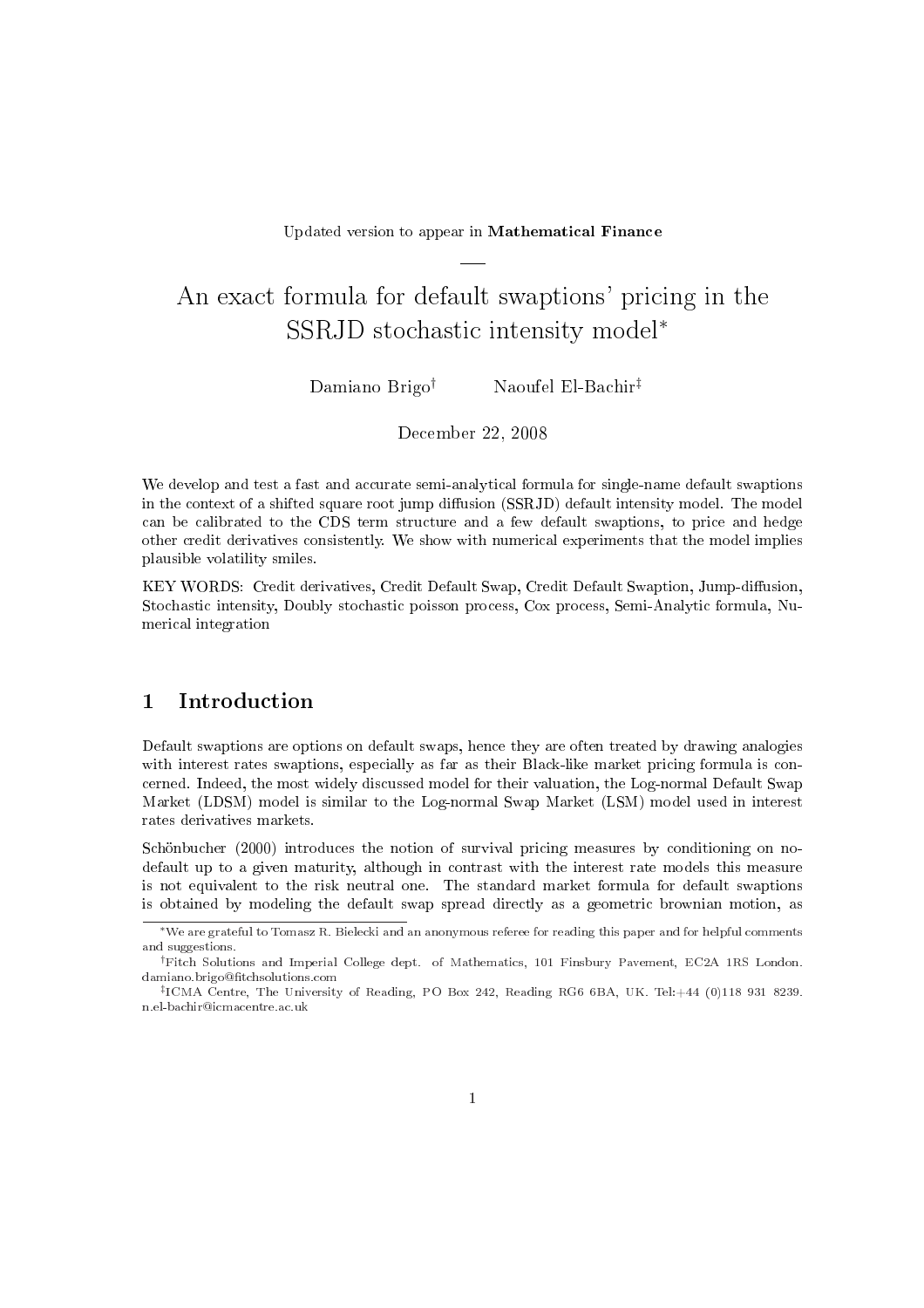summarized in Schönbucher (2004). The convenient pricing measure is termed the survival swap measure whose associated "numéraire" is the defaultable annuity which may vanish.

Jamshidian (2004) partly addresses this problem, presenting a more formalized setup of the LDSM model, and generalizes the theory to semi-martingales driven money market account and conditional survival probabilities. Hull and White (2003) presents practical aspects for the implementation of the Black market formula and provides empirical estimates of default swap spread volatilities for actively traded A-rated names that ranges from %67 to %130 in the period from end 1999 to mid-2002. Brigo (2005) introduces various different candidate formulations by using alternative denitions of defaultable forward rates and develops a market model leading to the standard Black formula under equivalent pricing measures, showing market implied volatilities of the order of %50 .

The variants of the Black (1976) formulae obtained for the LDSM model, by their inherent simplicity are particularly convenient for quoting single default swaptions by selecting an appropriate volatility parameter. However, quoting default swaptions for different sets of maturities and strikes or more complex instruments consistently with just the implied volatilities given by the formula inversion becomes problematic. One is confronted with the need to develop a fully specified dynamical model to impose a structure on the joint dynamics of one-period rates or credit default swap spreads as it is done in the interest rates derivatives markets with the LFM, or the LSM.

In particular, the valuation of more exotic instruments like Bermudan default swaptions requires the use of a model that accurately incorporates the term structure of default swap rates, as well as the dynamical deformations and movements of this term structure. Indeed, default swap rates are subject to large jumps and possibly stochastic volatility effects. In the interest rates derivatives models, these features are incorporated more or less successfully by specifying richer joint dynamics of the forward LIBOR rates, leading to an explosion of the number of parameters in the models. However, contrary to the interest rate markets with their huge number of caps/floors and swaptions, the single-name default swap markets are most famous by the very small number of traded instruments, rendering the calibration or estimation of any model with a large number of parameters unfeasible.

An alternative approach, more suitable for the current state of the default swaptions markets that is explored in this paper calls for modeling the default intensity instead. This is the approach followed in Brigo and Alfonsi (2003) with a stochastic default intensity model where both the short rate and the default intensity are driven by shifted square root diffusion processes. Brigo and Cousot (2006) examines implied volatilities generated by this two-factor shifted square root model and characterizes the qualitative behavior of the implied volatilities with respect to the stochastic intensity model parameters. The numerical experiments conducted with stylized parameter values suggested that this model might be unable to generate large enough implied volatilities.

Modeling the intensity process automatically imposes a strong structure on the default swap spread joint dynamics across different maturities, simplifying the achievement of consistency across instruments. Judicious choices of the intensity process can also incorporate jumps and some stochastic volatility effects in default swap spreads, and possibly generate plausible defaultable term structure evolutions.

In this paper, we extend the SSRD model of Brigo and Alfonsi (2003) and Brigo and Cousot (2006) by allowing for positive jumps in the process driving the default intensity, consistently with empirical evidence. We develop and test a semi-analytical formula for single-name default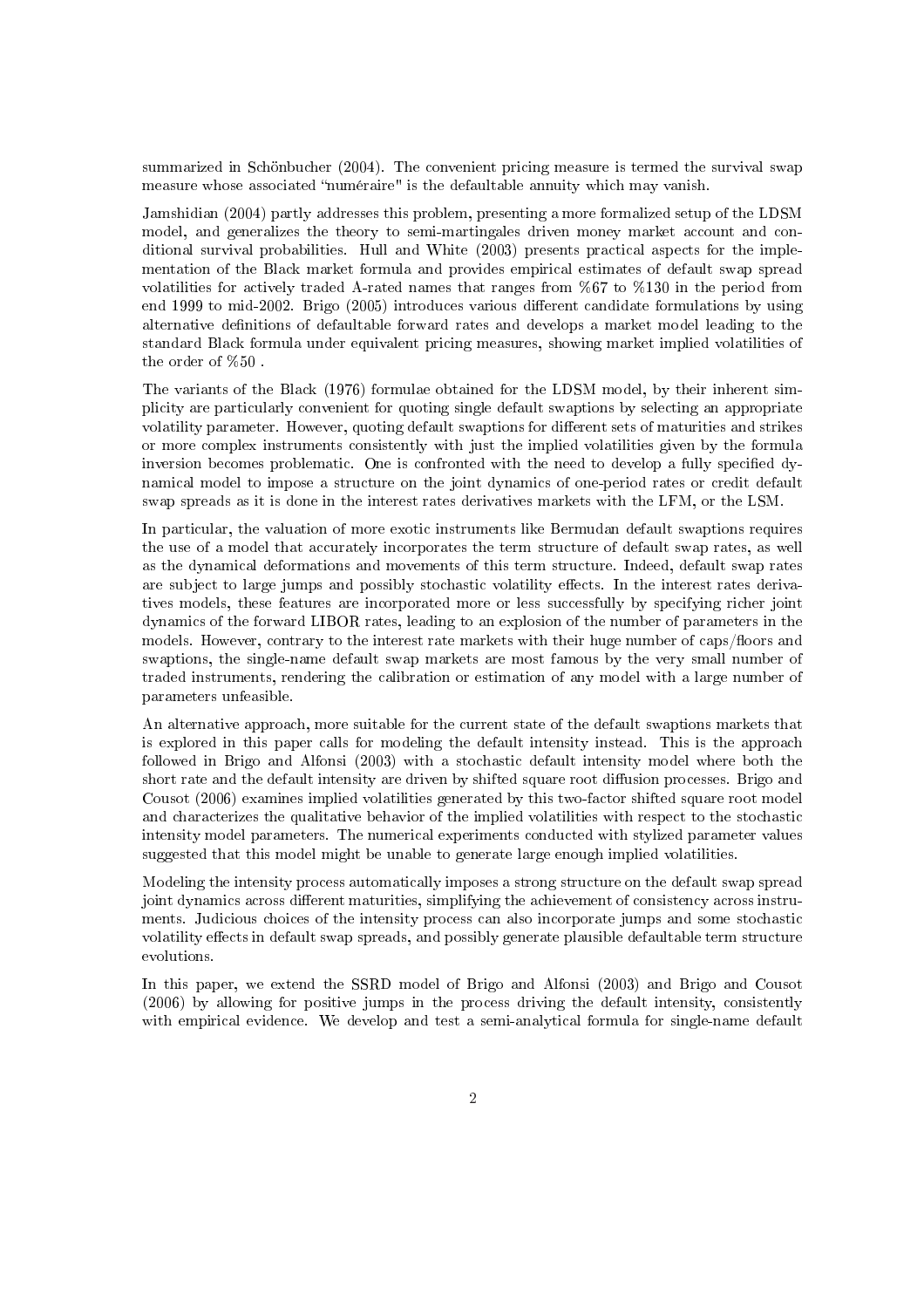swaptions allowing for fast and accurate pricing. The semi-analytical formula is based on the celebrated decomposition due to Jamshidian (1989) for the valuation of options on coupon bonds in one-factor affine models. We show with numerical experiments that the model generates plausible volatility smiles. Given its relative tractability, the model can thus be calibrated to vanilla default swaptions in order to price more exotic products. A first attempt at Bermudan default options pricing for example is in Ben Ameur et al (2006), where the basic SSRD model is used. The jump-extended SSRJD introduced here could be used as an improved version.

# 2 The SSRJD default intensity model

Default swap rates time series can hardly be reconciled with a geometric brownian motion. Furthermore, forward default swaps underlying default swaptions are not traded as such, and hence delta-hedging can only be done approximately with spot default swap term structures. For risk management and control purposes, it is important to recognize the relation between different default swaps and swaptions referencing the same credit name.

Jumps and stochastic volatility could potentially be introduced in the market model by postulating more appropriate dynamics for the default swap rate. However, this would quickly destroy the main feature of the model: its simplicity. Also, in order to value more exotic options, it becomes important to incorporate the whole term structure of the default swap rates as well as postulating dynamics that can yield appropriate deformations of this term structure in the future.

A relatively simple candidate for these tasks is the stochastic default intensity approach we adopt in this paper. It models the default intensity process instead of the default swap rate, providing a plausible approach to consistently model the default swap rates of different maturities. Following this approach, Brigo and Alfonsi (2003) proposes a two-factor shifted square root diffusion model, where both the short rate and the default intensity are assumed to follow possibly correlated shifted square root diffusions. The processes are modeled as a sum of a deterministic function and a square root diffusion.

Comparing numerical examples in Brigo and Cousot (2006) and Brigo (2005) we see that it is difficult to produce large enough implied volatilities compared to what is implied from default swaptions market data or historical volatilities of default swap spreads. Hereafter we present an extension to this model, by allowing for positive jumps in the process driving the default intensity.

We denote the market filtration by  $\mathbb{G} = (\mathcal{G}_t)_{(t>0)}$  and let  $\mathbb Q$  be a risk-neutral probability measure. We follow the intensity based approach to default risk modeling and introduce the default time as a totally inaccessible G-stopping time  $\tau$ . We further assume the usual structure for G, namely that  $\mathbb{G} = \mathbb{F} \vee \mathbb{H}$ , where  $\mathbb{F} = (\mathcal{F}_t)_{(t>0)}$  is the filtration generated by the stochastic market variables (interest rates, default intensities, etc) except default events and  $\mathbb{H} = (\mathcal{H}_t)_{(t \geq 0)}$  is the filtration generated by the default process:  $\mathcal{H}_t = \sigma\left(\mathbf{1}_{\{\tau < u\}}, u \leq t\right)$ . It is also assumed that there exists a strictly positive F-adapted process  $(\lambda_t)_{(t\geq0)}$  such that the process  $(M_t)_{(t\geq0)}$  given by:

(2.1) 
$$
M_t = \mathbf{1}_{\{\tau \le t\}} - \int_0^t \mathbf{1}_{\{\tau > s\}} \lambda_s ds = \mathbf{1}_{\{\tau \le t\}} - \int_0^{t \wedge \tau} \lambda_s ds
$$

is a uniformly integrable G−martingale under Q. The process  $(\lambda_t)_{(t>0)}$  is referred to as the G marginal intensity of the stopping time  $\tau$  under Q or risk-neutral pre-default intensity. This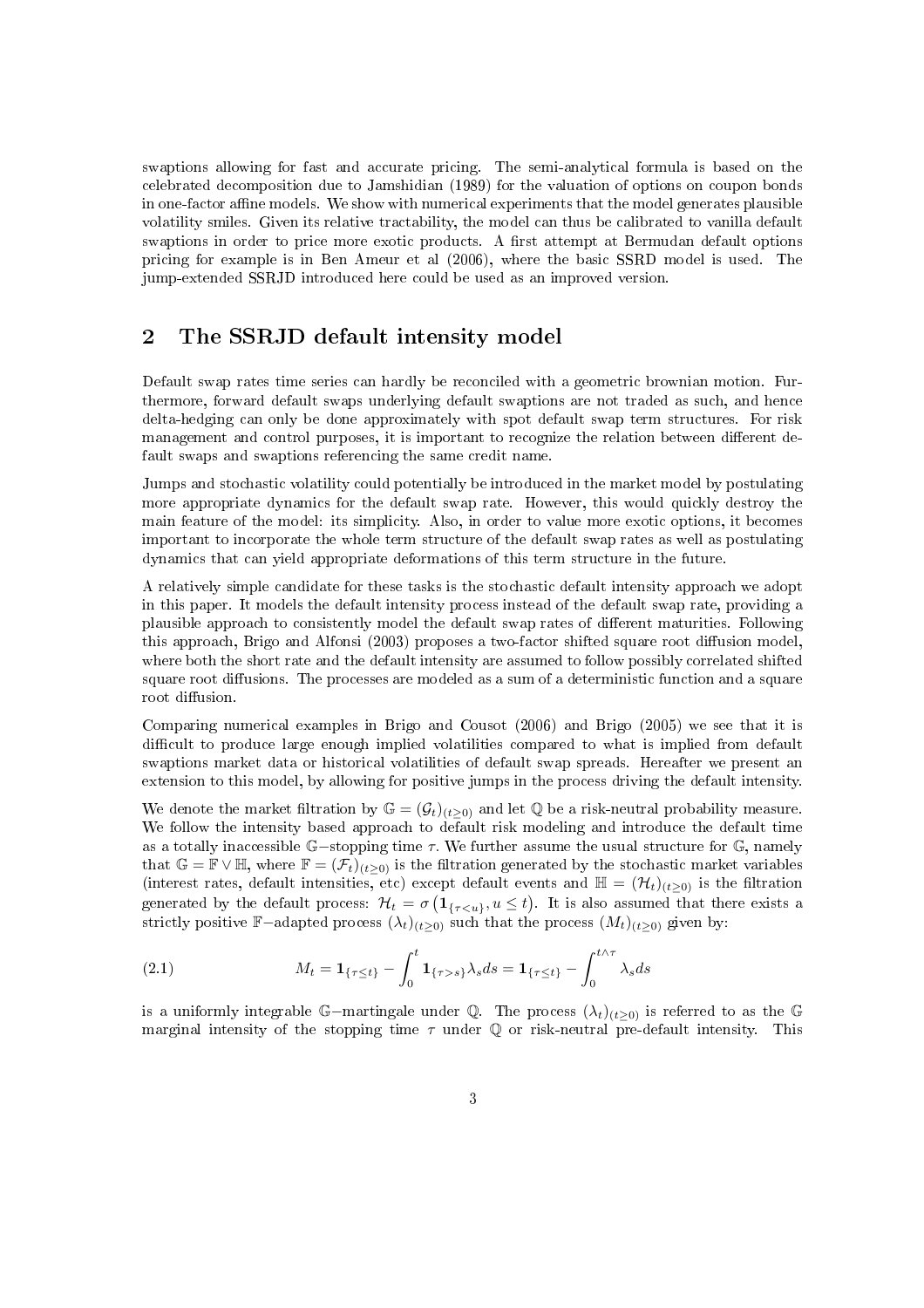setup is commonly referred to as a doubly stochastic Poisson default process or the Cox process framework. In the SSRJD model, the intensity  $\lambda_t$  is written as the sum of a positive deterministic function  $\psi(t)$  and of a positive stochastic process  $y_t$ .

$$
\lambda_t = y_t + \psi(t), \ t \ge 0,
$$

where  $\psi$  is a deterministic function of time, and is integrable on finite intervals. The dynamics of  $(y_t)_{(t>0)}$  are an example of an Affine Jump Diffusion (AJD) (see Duffie et al. (2000), Duffie et al.  $(2003)$  ):

(2.3) 
$$
dy_t = \kappa(\mu - y_t)dt + \nu \sqrt{y_t}dW_t + dJ_t,
$$

$$
y(0) = y_0,
$$

with the following condition to ensure the process cannot reach zero:

$$
(2.4) \t 2\kappa\mu > \nu^2.
$$

 $(W_t)_{(t\geq0)}$  is a Wiener process and  $(J_t)_{(t\geq0)}$  is a pure jump process with jumps arrival rate  $\alpha$ and exponentially distributed jump sizes with mean  $\gamma$  preserving the attractive feature of positive default intensity. In other terms,

$$
J_t = \sum_{i=1}^{M_t} Y_i,
$$

where  $(M_t)$  is a Poisson process with intensity  $\alpha$ , the Ys are independent of  $M_t$  and also i.i.d. exponentially distributed with mean  $\gamma$ . All the parameters  $y_0, \kappa, \mu, \nu, \alpha, \gamma$  are also constrained to positive values. Since this model belongs to the tractable AJD class of models, the survival probability  $\overline{S}$  has the typical "log-affine" shape before default:

$$
\overline{\mathbb{S}}(t,T) = \mathbf{1}_{\{\tau > t\}} \mathbb{S}(t,T) = \mathbf{1}_{\{\tau > t\}} \mathbb{E}_{\mathbb{Q}} \left[ \exp \left( - \int_t^T \lambda_s ds \right) | \mathcal{F}_t \right]
$$

$$
= \mathbf{1}_{\{\tau > t\}} \mathbb{E}_{\mathbb{Q}} \left[ \exp \left( - \int_t^T [\psi(s) + y_s] ds \right) | \mathcal{F}_t \right]
$$

$$
= \mathbf{1}_{\{\tau > t\}} A(t,T) \exp \left( - \int_t^T \psi(s) ds - B(t,T) y_t \right),
$$

where:

$$
(2.6) \qquad A(t,T) = \xi(t,T)\zeta(t,T),
$$

(2.7) 
$$
B(t,T) = \frac{2(e^{h(T-t)}-1)}{2h + (\kappa + h)(e^{h(T-t)}-1)},
$$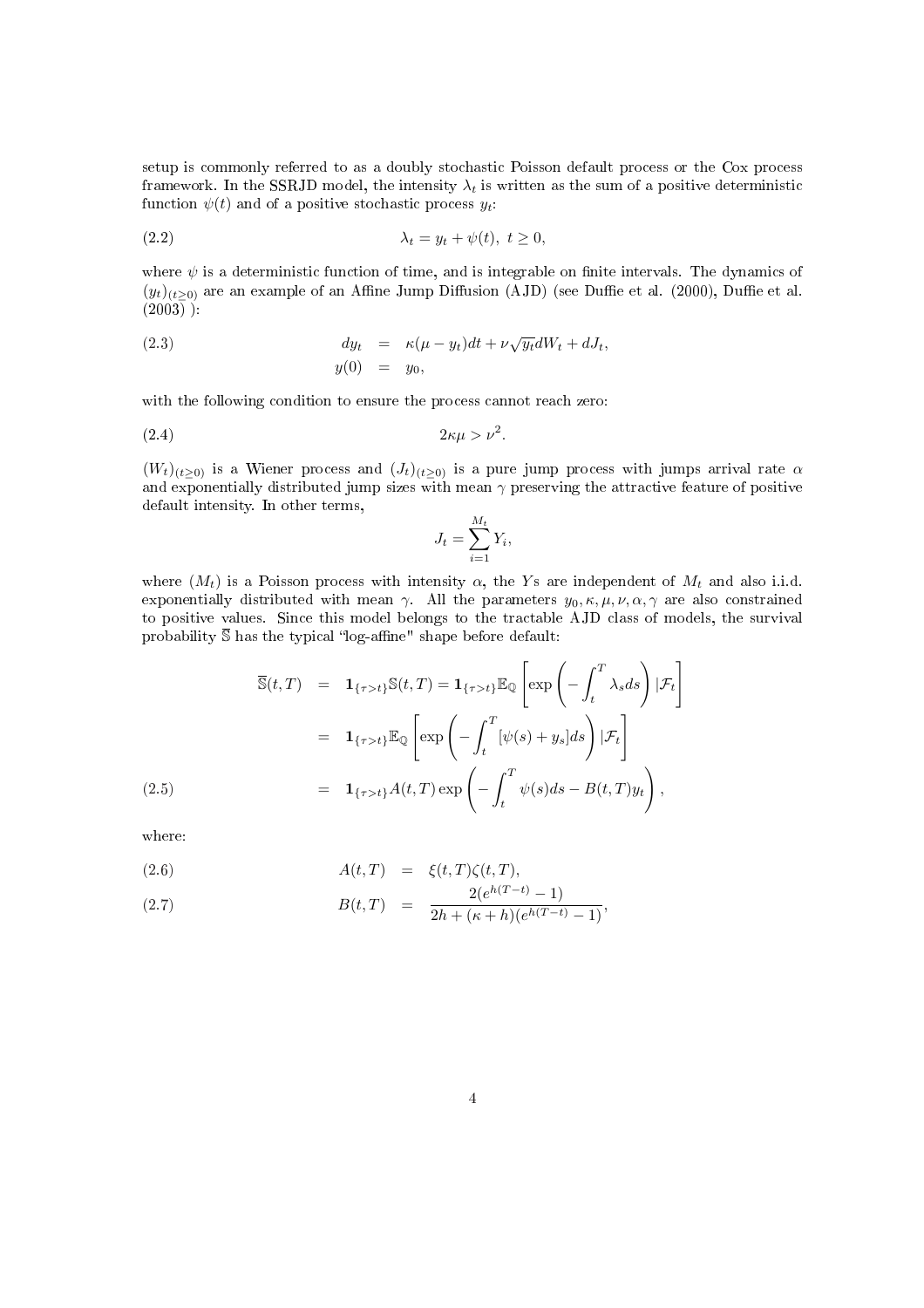with  $\xi(t,T)$  and  $\zeta(t,T)$  given by:

(2.8) 
$$
\xi(t,T) = \left(\frac{2h \exp\left(\frac{h+\kappa}{2}(T-t)\right)}{2h + (\kappa+h)(e^{h(T-t)}-1)}\right)^{\frac{2\kappa\mu}{\nu^2}},
$$

(2.9) 
$$
\zeta(t,T) = \left( \frac{2h \exp\left(\frac{h+\kappa+2\gamma}{2}(T-t)\right)}{2h+(\kappa+h+2\gamma)(e^{h(T-t)}-1)} \right)^{\frac{2\alpha\gamma}{\nu^2-2\kappa\gamma-2\gamma^2}},
$$

and where  $h =$ √  $\overline{\kappa^2+2\nu^2}$ .

Note that when  $\gamma = \frac{h-\kappa}{2}$ , the denominator in the exponent of  $\zeta(t,T)$  goes to zero, i.e.  $\nu^2$  –  $2\kappa\gamma - 2\gamma^2 = 0$ , leading to potential numerical instabilities due to division by zero. However, one can check in this case that the base of  $\zeta(t,T)$  is then equal to one. Thus for robustness of the implementation, it is necessary to set  $\zeta(t,T) = 1$  when  $\gamma = \frac{h-\kappa}{2}$ .

The SSRD model is a diffusion-only restriction of the SSRJD model obtained by setting the jump intensity  $\alpha$  to zero, also resulting in  $\zeta(t,T) = 1$  in the survival probability formula.

For default swap computations we also make use of the formula for the following transform:

(2.10) 
$$
\mathbb{E}_{\mathbb{Q}}\left[\exp\left(-\int_t^T \lambda_s ds\right)\lambda_T|\mathcal{F}_t\right] = -\partial_T\mathbb{S}(t,T),
$$

which can be expressed after differentiation as:

(2.11) 
$$
\partial_T \mathbb{S}(t,T) = \mathbb{S}(t,T) \left[ \frac{\partial_T \xi(t,T)}{\xi(t,T)} - y_t \partial_T B(t,T) + \frac{\partial_T \zeta(t,T)}{\zeta(t,T)} - \psi(T) \right],
$$

where:

$$
\partial_T \xi(t,T) = \frac{-2\kappa \mu (e^{h(T-t)} - 1)}{2h + (\kappa + h) (e^{h(T-t)} - 1)} \xi(t,T),
$$
  

$$
\partial_T B(t,T) = \frac{4h^2 e^{h(T-t)}}{[2h + (\kappa + h) (e^{h(T-t)} - 1)]^2},
$$
  

$$
\partial_T \zeta(t,T) = \frac{-2\alpha \gamma (e^{h(T-t)} - 1)}{2h + (\kappa + h + 2\gamma) (e^{h(T-t)} - 1)} \zeta(t,T).
$$

Again for the SSRD model, the corresponding formulae can be obtained by simply using the fact that  $\zeta(t,T) = 1$  and  $\partial_T \zeta(t,T) = 0$ .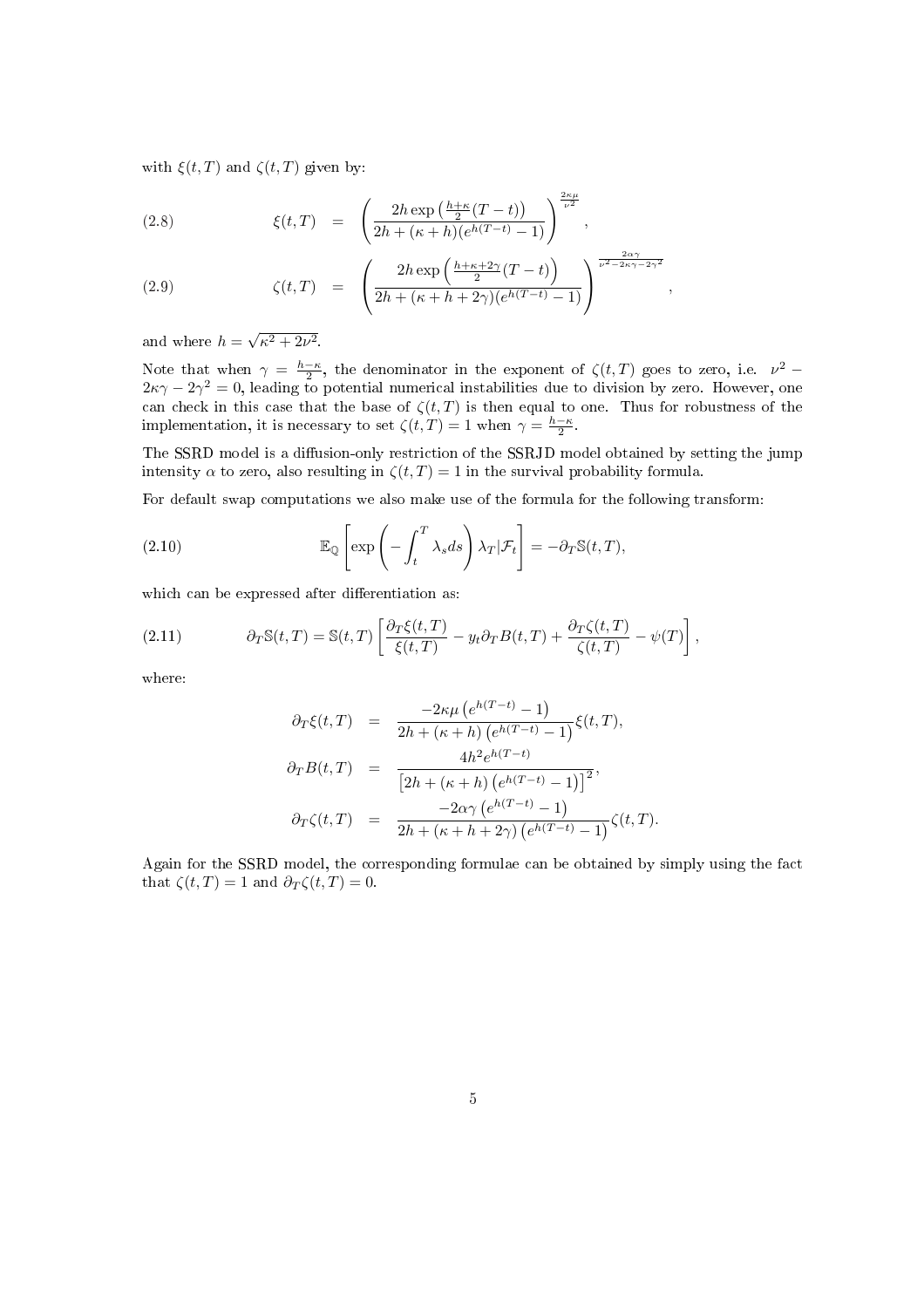### 3 Pricing equations for default swaps and swaptions

#### 3.1 Credit Default swaps

In this section, we briefly review default swaps pricing and refer to Brigo and Alfonsi (2003) for further details. A (credit) default swap is a financial instrument used by two counterparties to buy or sell protection against the default risk of a reference credit name. In a default swap signed at time t starting at time  $T_a$  with maturity  $T_b$ , the protection buyer pays a periodic fee or spread  $R_{a,b}(t)$  at the payment dates  $T_{a+1}, \ldots, T_b$  (typically quarterly) as long as the reference entity does not default. In case of a default occurring at time  $\tau$  with  $T_a < \tau \leq T_b$ , the protection seller compensates the protection buyer for his loss given default that we assume to be a known constant  $L_{GD}$ . In addition, the protection seller receives from the protection buyer the spread accrued since the last payment date before default. In the case where  $t < T_a$ , the contract is a forward default swap, while if  $t = T_a$  we are dealing with a spot default swap.

Default swaps have been shown in Brigo and Alfonsi (2003) to be relatively insensitive to the correlation between brownians driving the intensity and interest rate processes when both are modeled as SSRD processes, while Brigo and Cousot  $(2006)$  confirms that it is also relatively insignificant for default swaptions. Furthermore, Brigo and Cousot (2006) finds that the short rate volatility has relatively little impact on the valuation of typically traded default swaptions characterized by short maturities, thus concluding that the randomness of the short rate adds little value to stochastic intensity models for default swaptions. Therefore, we assume a deterministic term structure of interest rates, and denote the price at time  $t$  of the default-free discount factor term structure of interest rates, and denote the price at time  $t$  of the d<br>for maturity  $T$  or risk-free  $T$ -zero coupon bond by  $D(t,T) = \exp \left(-\int_t^T$  $\left(\begin{smallmatrix} \text{d} & \text{d} & \text{d} \\ \text{r} & \text{r}_s & \text{d} \text{s} \end{smallmatrix}\right).$ 

From the perspective of a protection buyer, the value at time t denoted by  $CDS(t, \Upsilon, R, L_{GD})$  of a default swap with a payment schedule  $\Upsilon = \{T_{a+1}, \ldots, T_b\}$ , a spread R and a loss given default  $L_{GD}$  is given by the following expression:

(3.1) 
$$
CDS(t, \Upsilon, R, L_{GD}) = -\mathbf{1}_{\{\tau > t\}} \left[ R \overline{C}_{a,b}(t) + L_{GD} \int_{T_a}^{T_b} D(t, u) \partial_u \mathbb{S}(t, u) du \right],
$$

where

(3.2) 
$$
\overline{C}_{a,b}(t) = \left[ \sum_{i=a+1}^{b} \alpha_i D(t,T_i) \mathbb{S}(t,T_i) - \int_{T_a}^{T_b} (u - T_{(\beta(u)-1)}) D(t,u) \partial_u \mathbb{S}(t,u) du \right],
$$

and  $T_{\beta(t)}$  is the first date in the set  $\{T_a, \ldots, T_b\}$  that follows t and  $\alpha_i = T_i - T_{i-1}$  is the year fraction between  $T_{i-1}$  and  $T_i$ .

Hence, the fair spread  $R_{a,b}(t)$  as long as default has not occurred can be computed as the value of R that equates the default swap value to zero:

(3.3) 
$$
\mathbf{1}_{\{\tau > t\}} R_{a,b}(t) = -\mathbf{1}_{\{\tau > t\}} \frac{L_{GD} \int_{T_a}^{T_b} D(t, u) \partial_u \mathbb{S}(t, u) du}{\overline{C}_{a,b}(t)}.
$$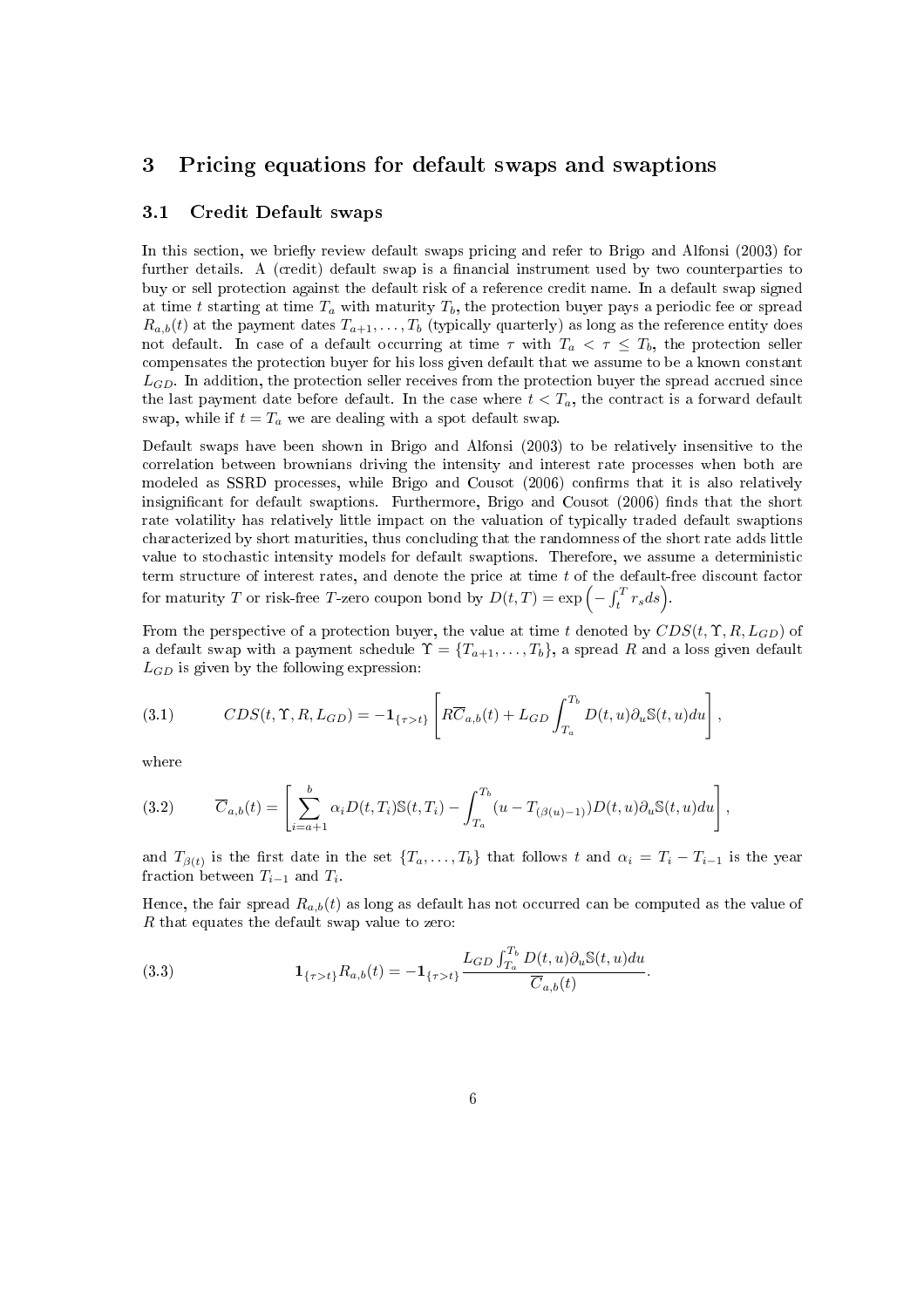#### 3.2 Credit Default swaptions

A default swaption is an option written on a default swap. In the sequel, we will restrict the analysis to European payer default swaptions. A payer default swaption entitles its holder the right but not the obligation to become a protection buyer in the underlying default swap at the expiration of the option, paying a protection fee equal to the strike spread. Most traded single name default swaptions are canceled (or knocked out) at default of the underlying reference name if this occurs before the option's maturity. The maturity of the option will typically be equal to the starting date of the underlying default swap  $T_a$ . That is, the default swaption holder enters a spot default swap if she chooses to exercise the option at maturity.

For the pricing of a default swaption at a valuation date t, the underlying is thus the  $T_a$  maturity forward default swap with payment dates  $T_{a+1}, \ldots, T_b$ . The strike K specified in the contract is the periodic fixed rate that is to be paid in exchange for the default protection in case of exercise, instead of the fair market spread  $R_{a,b}(T_a)$  that will be available at time  $T_a$  only. The  $T_a$ -defaultable payoff can be valued at time  $t$  by taking the risk-neutral expectation of its discounted value, where the discounting is done using the default adjusted stochastic discount factor  $\overline{D}(t,T)$  = where the  $\exp\big(-\int_t^T$ the discounting is done using the default adjusted stochastic discount factor  $D(t, I) = \frac{T}{t}(r_s + \lambda_s)ds$  as shown in Duffie et al (1996). Hence, the payer default swaption can be valued as in Brigo and Alfonsi (2003) and Brigo and Cousot (2006):

(3.4) 
$$
PSO(t, T_a, \Upsilon, K) = \mathbf{1}_{\{\tau > t\}} \mathbb{E}_{\mathbb{Q}} \left[ \overline{D}(t, T_a) \overline{C}_{a,b}(T_a) (R_{a,b}(T_a) - K)^+ | \mathcal{F}_t \right].
$$

A single dynamics for  $R_{a,b}$  leading to a market formula analogous to the one for interest rate swaptions is derived, under different assumptions, in Schönbucher (2004) and Jamshidian (2004). Brigo (2005) derives the same formula under different assumptions and sketches the construction of a whole market model for a joint family of default swap rates. Assuming that the default swap rate  $R_{a,b}$  follows a geometric brownian motion with volatility  $\sigma_{a,b}$ , the above approaches allow to price the default swaptions using Black-style formulas. Here, we recall the formula for a payer default swaption, with self-evident notation:

(3.5) 
$$
PSO(t, T, \Upsilon, K) = \mathbf{1}_{\{\tau > t\}} \overline{C}_{a,b}(t) [R_{a,b}(t) \Phi(d_1) - K\Phi(d_2)],
$$

$$
d_{1,2} = \frac{\log \frac{R_{a,b}(t)}{K} \pm (T-t) \frac{\sigma_{a,b}^2}{2}}{\sigma_{a,b} \sqrt{T-t}}.
$$

When faced with the requirement of marking a default swaption position to market or when hedging a book of default swaptions, the need for a different model becomes apparent. Indeed the market model requires one to input a volatility parameter. If the model could be trusted as providing an appropriate description of the world, this parameter (constant across maturities and strikes) could be implied from currently traded options. Recognizing that the model is a rather primitive approximation, one would expect to observe different volatility parameters for different strikes and maturities resulting in a volatility smile (or skew or smirk).

However, for a given underlying reference name, there are often only very few different default swaptions traded, and quite often the market is limited to the At-The-Money (ATM) options. Deducing patterns in a market model context can then be difficult. On the other hand, the SSRJD model can be calibrated to a default swap rates term structure and very few default swaptions, and the fitted values of the parameters can be used to value different default swaptions consistently.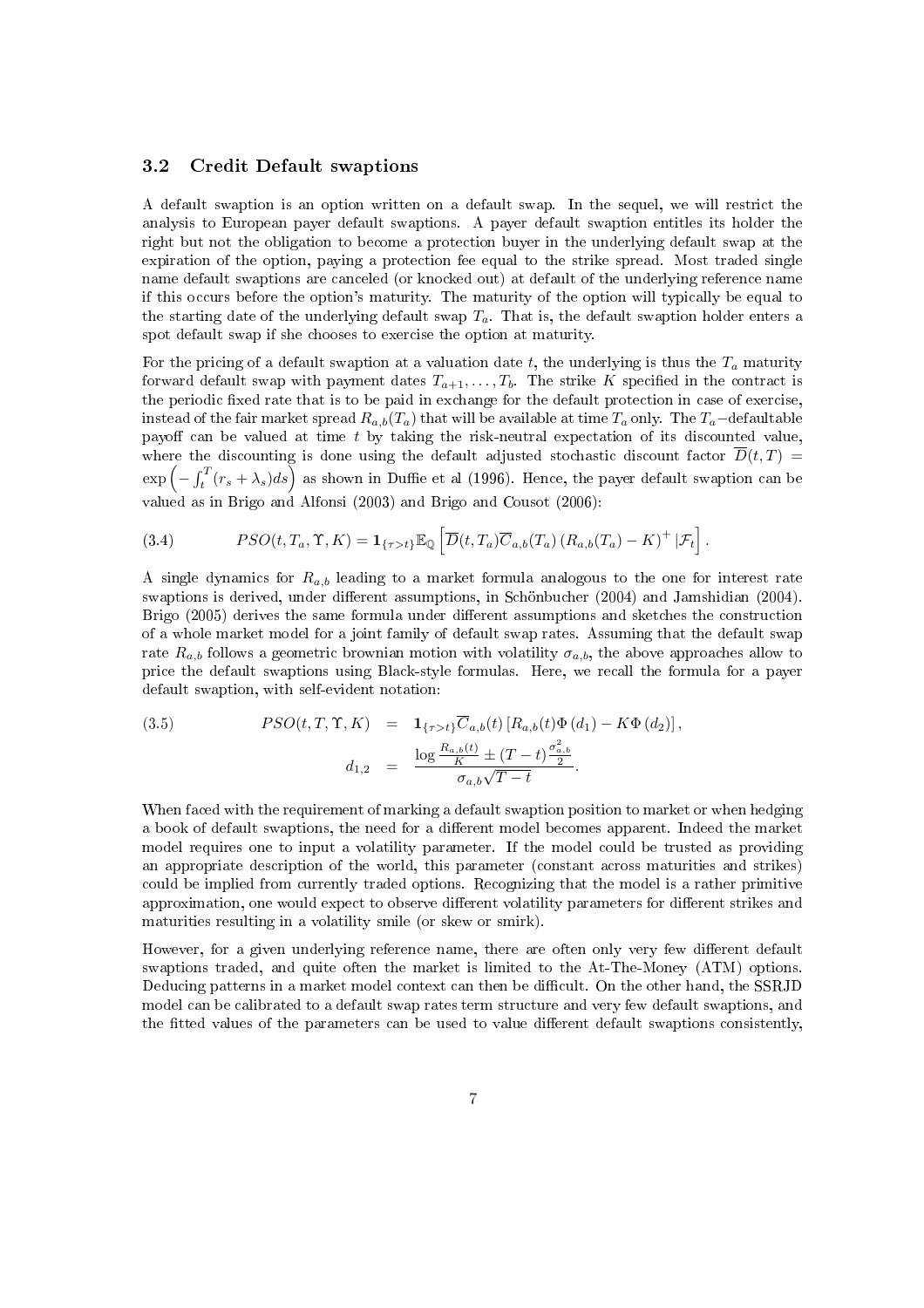under the condition that the model implies meaningful patterns of implied volatilities.

To derive a semi-analytical formula for default swaptions in the SSRJD model, we use the following equivalent (to (3.4)) valuation equation:

(3.6) 
$$
PSO(t, T_a, \Upsilon, K) = D(t, T_a) \mathbb{E}_{\mathbb{Q}} \left[ (CDS(T_a, \Upsilon, K, L_{GD}))^+ | \mathcal{G}_t \right].
$$

Brigo and Alfonsi (2003) proposes a formula for solving this pricing equation in the case of the SSRD model. The formula is based on the insightful decomposition of Jamshidian (1989), where in a 1-factor yield curve model, an option on a portfolio of cash flows is decomposed in a portfolio of options on each cash flow, where the strike for each option is judiciously adjusted. In the next section, we prove and extend this formula for the SSRJD model.

## 4 Analytical formula for default swaptions pricing

The derivation of the formula follows three main steps. In proposition 4.1, we rewrite the pricing equation (3.6) in a suitable form for the application of the decomposition, i.e. as an option on an integral of multiples of survival probabilities. Then we use our decomposition in corollary 4.1, resulting in the appearance of an integral of terms that are akin to options on survival probabilities. And lastly, we give an explicit formula for these options in proposition 4.2. Note that proposition 4.1 and corollary 4.1 are model-independent in the following sense. Proposition 4.1 holds for any nonnegative default intensity process  $(\lambda_t)$  and corollary 4.1 requires the additional assumption of a survival probability function that is monotonic in  $\lambda_0$ . We only really use the SSRJD dynamics to derive the formula in proposition 4.2.

Proposition 4.1. The default swaption price satisfies the following formula:

$$
(4.1) \quad PSO(t, T_a, \Upsilon, K) = \mathbf{1}_{\{\tau > t\}} D(t, T_a) \mathbb{E}_{\mathbb{Q}} \left[ e^{-\int_t^{T_a} \lambda_s ds} \left( L_{GD} - \int_{T_a}^{T_b} h(u) \mathbb{S}(T_a, u) du \right)^+ | \mathcal{F}_t \right],
$$

where  $h$  is defined as:

(4.2) 
$$
h(u) = D(T_a, u) \left[ L_{GD}(r_u + \delta_{T_b}(u)) + K\left(1 - (u - T_{\beta(u)-1})r_u\right) \right],
$$

with  $\delta_{T_b}(u)$  the Dirac delta function centered at  $T_b$ .

*Proof.* Starting from equation (3.6), we substitute the default swap  $T_a$ –value from equations (3.1) and (3.2) resulting in the following formula:

$$
PSO(t, T_a, \Upsilon, K) = D(t, T_a) \mathbb{E}_{\mathbb{Q}} \Bigg[ \mathbf{1}_{\{\tau > T_a\}} \Bigg( K \int_{T_a}^{T_b} D(T_a, u)(u - T_{\beta(u)-1}) \partial_u \mathbb{S}(T_a, u) du - K \sum_{i=a+1}^b \alpha_i D(T_a, T_i) \mathbb{S}(T_a, T_i) - L_{GD} \int_{T_a}^{T_b} D(T_a, u) \partial_u \mathbb{S}(T_a, u) du \Bigg)^+ |\mathcal{G}_t| \Bigg].
$$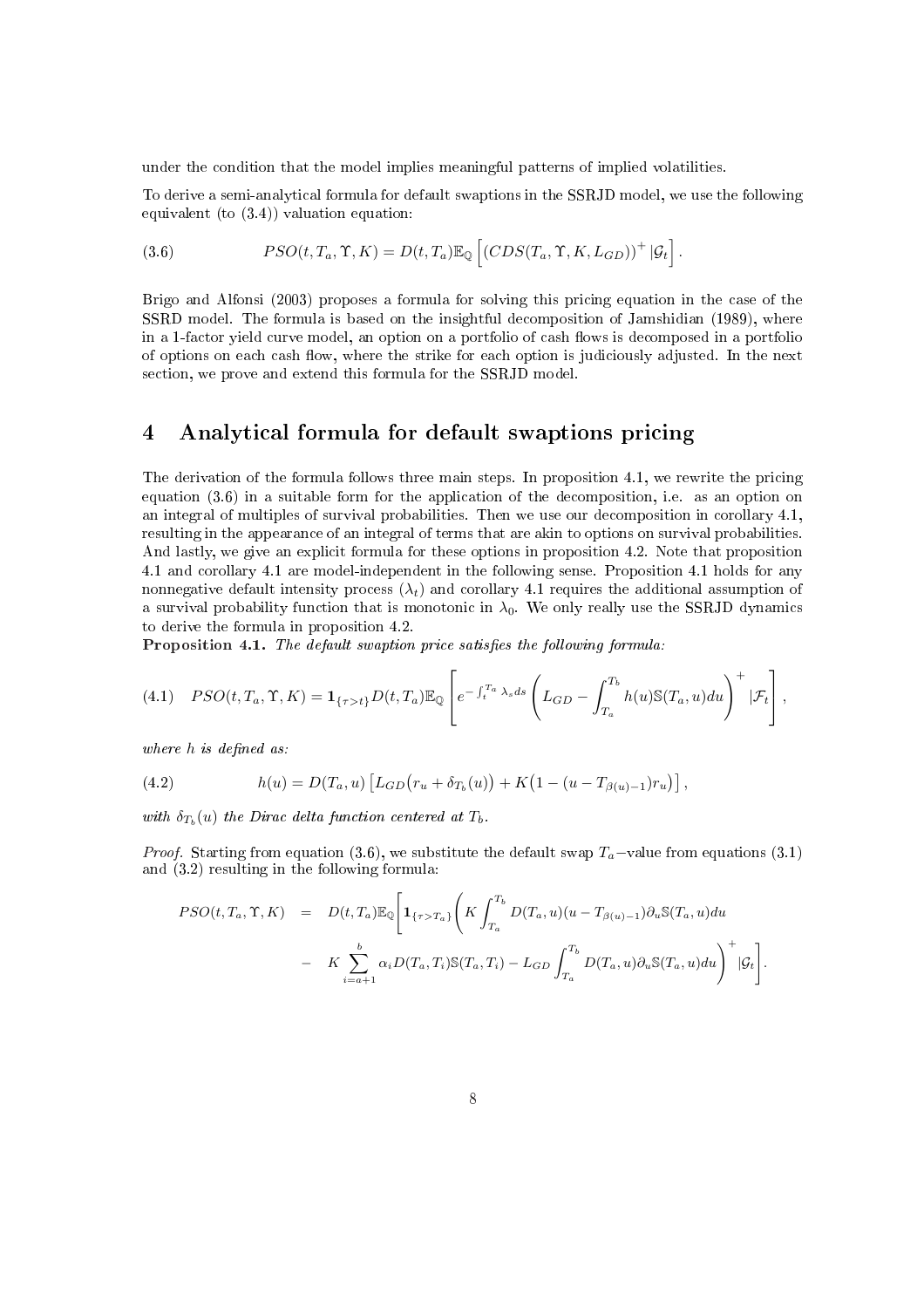We can integrate by parts the last integral of the above expression:

$$
\int_{T_a}^{T_b} D(T_a, u) \partial_u \mathbb{S}(T_a, u) du = \left[ D(T_a, u) \mathbb{S}(T_a, u) \right]_{T_a}^{T_b} - \int_{T_a}^{T_b} \mathbb{S}(T_a, u) \partial_u D(T_a, u) du
$$

$$
= D(T_a, T_b) \mathbb{S}(T_a, T_b) - 1 - \int_{T_a}^{T_b} \mathbb{S}(T_a, u) \partial_u D(T_a, u) du.
$$

For the other integral appearing in the default swaption price, we first decompose it in a sum of integrals where the limits of integration are the default swap payment dates:

$$
\int_{T_a}^{T_b} D(T_a, u)(u - T_{\beta(u)-1}) \partial_u \mathbb{S}(T_a, u) du = \sum_{i=a}^{b-1} \int_{T_i}^{T_{i+1}} D(T_a, u)(u - T_i) \partial_u \mathbb{S}(T_a, u) du,
$$

where we used the fact that for  $T_i < u < T_{i+1}$ ,  $T_{\beta(u)-1} = T_i$ . And we can now integrate by parts these integrals:

$$
\int_{T_i}^{T_{i+1}} D(T_a, u)(u - T_i) \partial_u \mathbb{S}(T_a, u) du = \left[ D(T_a, u)(u - T_i) \mathbb{S}(T_a, u) \right]_{T_i}^{T_{i+1}}
$$

$$
- \int_{T_i}^{T_{i+1}} D(T_a, u) \mathbb{S}(T_a, u) du
$$

$$
- \int_{T_i}^{T_{i+1}} \mathbb{S}(T_a, u)(u - T_i) \partial_u D(T_a, u) du.
$$

Using the fact that  $T_i - T_{i-1} = \alpha_i$ , we obtain after summation:

$$
\int_{T_a}^{T_b} D(T_a, u)(u - T_{\beta(u)-1}) \partial_u \mathbb{S}(T_a, u) du = \sum_{i=a+1}^b \alpha_i D(T_a, T_i) \mathbb{S}(T_a, T_i)
$$

$$
- \int_{T_a}^{T_b} D(T_a, u) \mathbb{S}(T_a, u) du
$$

$$
- \int_{T_a}^{T_b} \mathbb{S}(T_a, u)(u - T_{\beta(u)-1}) \partial_u D(T_a, u) du.
$$

Note that  $\partial_u D(T_a, u) = -r_u D(T_a, u)$ , substitute the expressions obtained for the integrals back in the original formula, using

$$
D(T_a, T_b) \mathbb{S}(T_a, T_b) = \int_{T_a}^{T_b} D(T_a, u) \mathbb{S}(T_a, u) \delta_{T_b}(u) du,
$$

and finally, using the formula

$$
\mathbb{E}_{\mathbb{Q}}[\mathbf{1}_{\{\tau>T_a\}}Y_{T_a}|\mathcal{G}_t] = \mathbf{1}_{\{\tau>t\}}\mathbb{E}_{\mathbb{Q}}\left[\exp\left(-\int_t^{T_a} \lambda_s ds\right)Y_{T_a}|\mathcal{F}_t\right]
$$

(see for example Bielecki and Rutkowski (2001), Corollary 5.1.1 p.145), we obtain the result of the proposition after rearranging.  $\Box$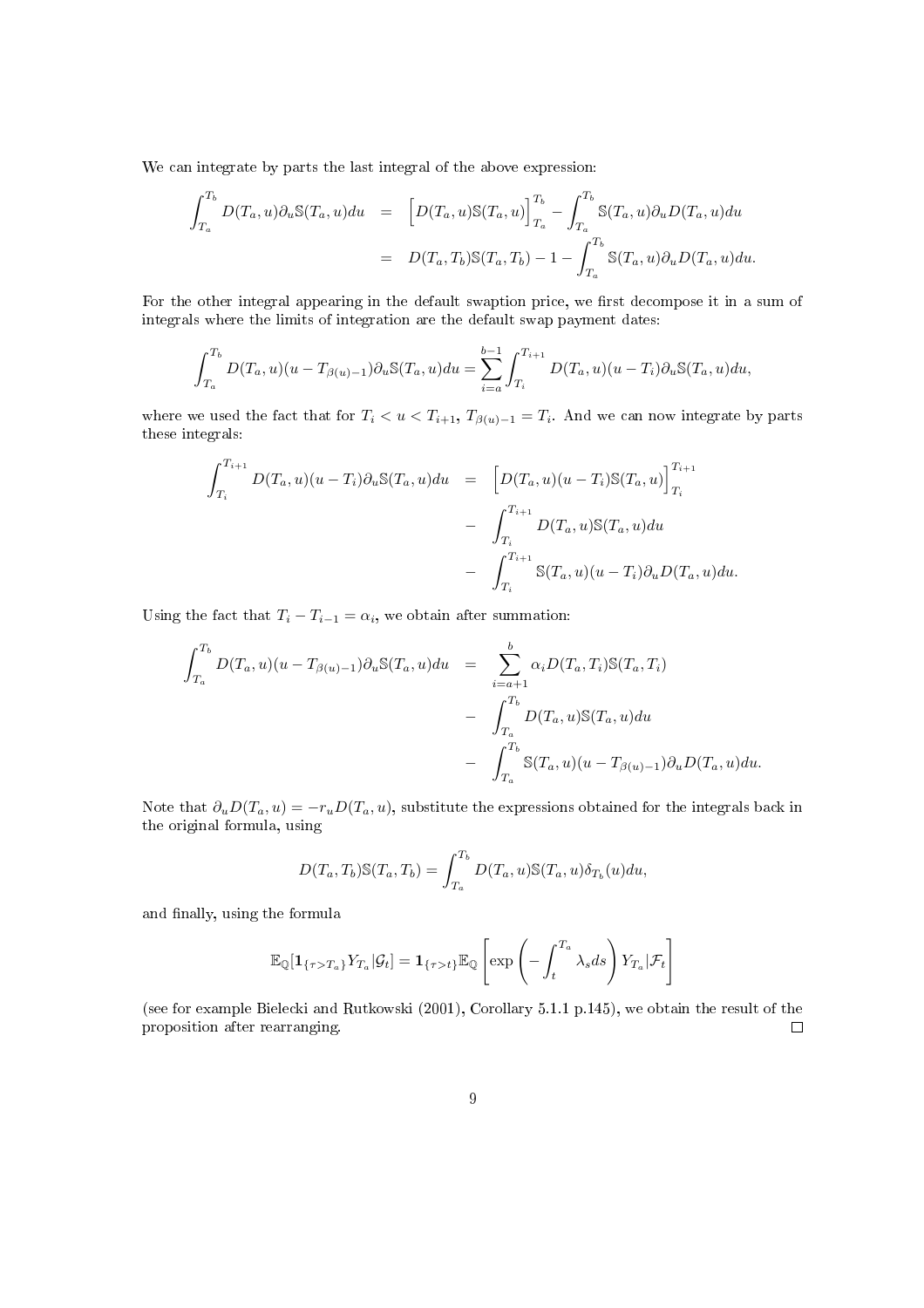Jamshidian (1989) decomposes an option on a portfolio of zero-coupon bonds in a portfolio of options on the zero-coupon bonds. The rewriting of the pricing problem as in equation (4.1) will options on the zero-coupon bonds. The rewriting of the pricing problem as in equation (4.1) will<br>now allow us to achieve a similar result. Indeed, the term  $\int_{T_a}^{T_b} h(u) \mathbb{S}(T_a, u) du$  is akin to a portfolio of survival probabilities of infinitely many maturities. We also note that survival probabilities satisfy the same formulas as zero-coupon bonds where the default intensity plays the role of the short rate. Hence, the expectation in equation (4.1) can be seen as a put option on a portfolio of zero-coupon bonds (although with infinitely many) where the strike is  $L_{GD}$  and the interest rate is given by the default intensity  $\lambda_t$ . Therefore, it is only natural that we are able to decompose it as a portfolio of infinitely many options on survival probabilities.

Corollary 4.1. Assume the short rate  $r_u$  is nonnegative and bounded by 100%:  $0 \le r_u \le 1 \; \forall u \in$  $[0,T_b]$  and that the spread payments occur at least once a year<sup>1</sup> such that  $0 \le u - T_{\beta(u)-1} \le 1$ . If the following integral is positive

(4.3) 
$$
\int_{T_a}^{T_b} \left[ L_{GD} D(T_a, u) \partial_u \mathbb{S}(T_a, u; 0) + K \mathbb{S}(T_a, u; 0) D(T_a, u) \left( 1 - (u - T_{\beta(u)-1}) r_u \right) \right] du,
$$

then the default swaption price is the solution to the following formula:

(4.4) 
$$
\mathbf{1}_{\{\tau > t\}} D(t, T_a) \int_{T_a}^{T_b} h(u) \mathbb{E}\left[\exp\left(-\int_t^{T_a} \lambda_s ds\right) \left(\mathbb{S}(T_a, u; y^*) - \mathbb{S}(T_a, u; y_{T_a})\right)^+ | \mathcal{F}_t\right] du,
$$

where  $y^* \geq 0$  satisfies:

(4.5) 
$$
\int_{T_a}^{T_b} h(u) \mathbb{S}(T_a, u; y^*) du = L_{GD}.
$$

Otherwise, the default swaption price is simply given by the corresponding forward default swap value:

$$
CDS(t, \Upsilon, K, L_{GD}).
$$

*Proof.* Recall the definition of  $h(u)$ :

$$
h(u) = D(T_a, u) [L_{GD}(r_u + \delta_{T_b}(u)) + K(1 - (u - T_{\beta(u)-1})r_u)].
$$

Since  $0 \le r_u \le 1$  and  $0 \le u - T_{\beta(u)-1} \le 1$ , it follows that

$$
h(u) \geq 0
$$
, for all u.

Also note that  $h(u)$  is a deterministic function that does not depend on y, while the survival probability  $\mathcal{S}(T_a, u; y)$  given by equation (2.5) is clearly monotonically decreasing in y for all  $T_a$ and u. Hence,

$$
\int_{T_a}^{T_b} h(u) \mathbb{S}(T_a, u; y) du
$$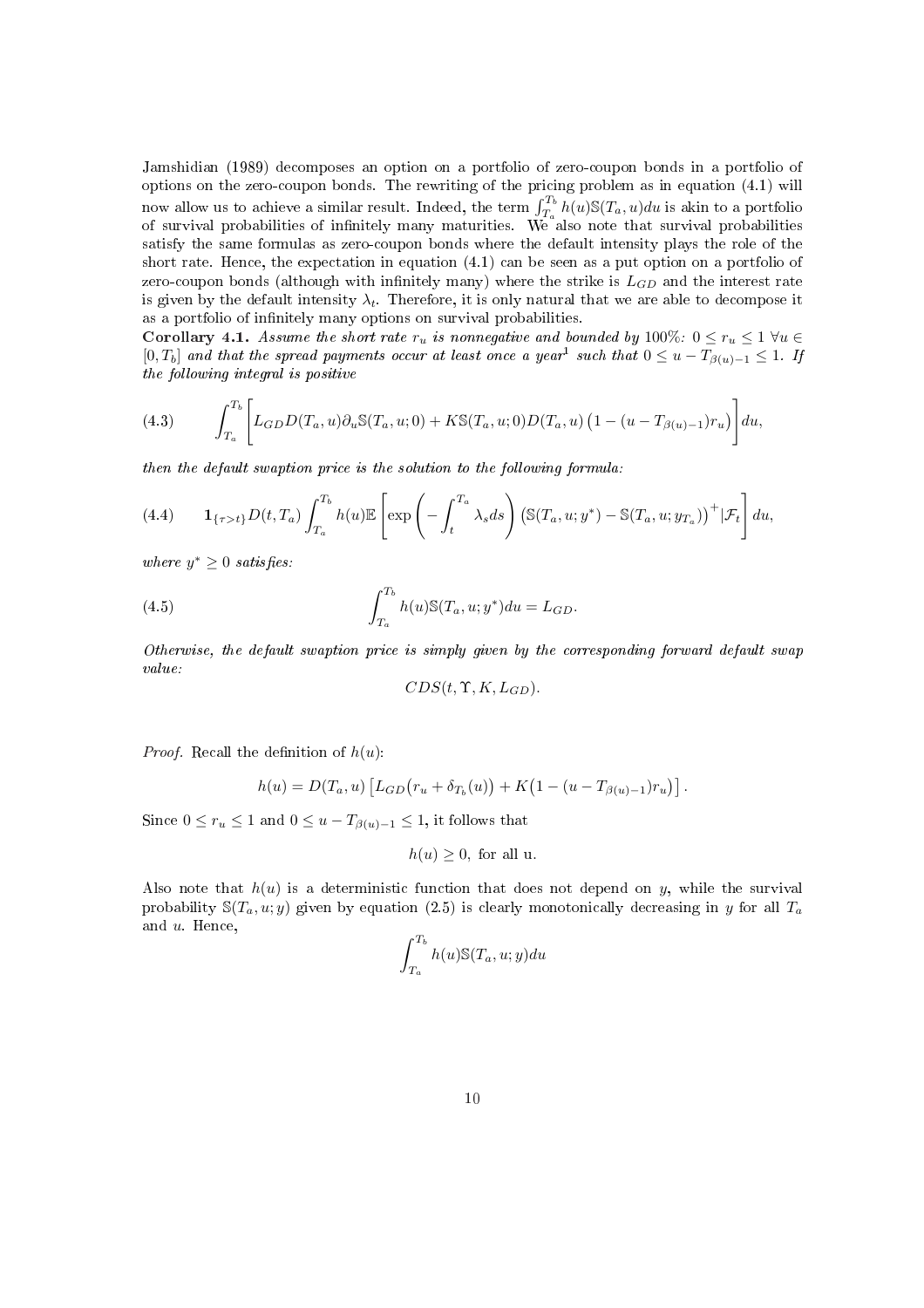is a monotonically decreasing function of  $y$ . Furthermore, it is easy to see from equation (2.5) that

$$
\lim_{y\to\infty}\int_{T_a}^{T_b}h(u)\mathbb{S}(T_a,u;y)du=0
$$

or just recall that  $\mathbb{S}(T_a, u; y)$  is a survival probability and y is the initial value of the stochastic process driving the default intensity.

We are interested in finding if there exists  $y^* \geq 0$  satisfying equation (4.5). Now, recall that

$$
h(u) = L_{GD}r_u D(T_a, u) - K(u - T_{\beta(u)-1})r_u D(T_a, u) + L_{GD}\delta_{T_b}(u) D(T_a, u) + KD(T_a, u)
$$

and note that (integrating by parts):

$$
\int_{T_a}^{T_b} r_u D(T_a, u) \mathbb{S}(T_a, u) du = 1 - D(T_a, T_b) \mathbb{S}(T_a, T_b) + \int_{T_a}^{T_b} D(T_a, u) \partial_u \mathbb{S}(T_a, u) du.
$$

Hence, substituting back in the original integral, we obtain the following:

$$
\int_{T_a}^{T_b} h(u) \mathbb{S}(T_a, u) du = L_{GD} + \int_{T_a}^{T_b} \left[ L_{GD} D(T_a, u) \partial_u \mathbb{S}(T_a, u) + K \mathbb{S}(T_a, u) D(T_a, u) \left( 1 - (u - T_{\beta(u)-1}) r_u \right) \right] du,
$$

so that:

$$
\lim_{y \to 0^+} \int_{T_a}^{T_b} h(u) \mathbb{S}(T_a, u; y) du = L_{GD} + \int_{T_a}^{T_b} \left[ L_{GD} D(T_a, u) \partial_u \mathbb{S}(T_a, u; 0) + K \mathbb{S}(T_a, u; 0) D(T_a, u) \left( 1 - (u - T_{\beta(u) - 1}) r_u \right) \right] du.
$$

Note that  $(1 - (u - T_{\beta(u)-1})r_u)$ ¢ is nonnegative since  $r_u \leq 1$  and  $(u - T_{\beta(u)-1}) \leq 1$ . And since  $S(T_a, u; 0)$  and  $D(T_a, u)$  are both nonnegative being respectively the survival probability and the discount factor at time  $T_a$  for maturity u, it follows that:

$$
K\mathbb{S}(T_a, u; 0)D(T_a, u) (1 - (u - T_{\beta(u)-1})r_u) \ge 0
$$
 for all  $u \ge T_a$ .

On the other hand,  $\partial_u \mathbb{S}(T_a, u; 0) \leq 0$  since the survival probability is decreasing with maturity. We can then consider two cases depending on whether the integral

$$
\int_{T_a}^{T_b} \left[ L_{GD} D(T_a, u) \partial_u \mathbb{S}(T_a, u; 0) + K \mathbb{S}(T_a, u; 0) D(T_a, u) \left( 1 - (u - T_{\beta(u)-1}) r_u \right) \right] du
$$

is negative or not.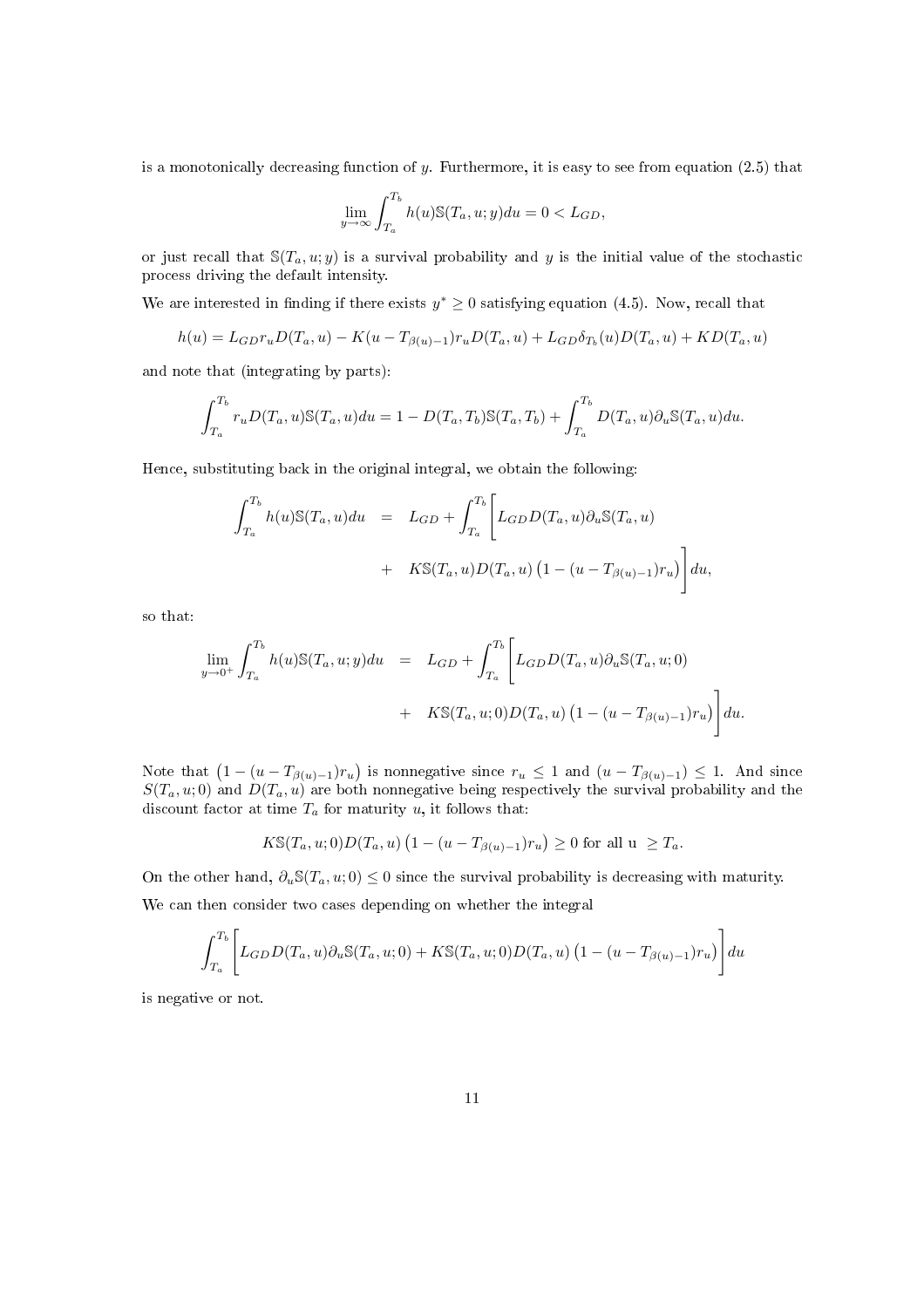In the first case, i.e. when the integral is negative:

$$
\lim_{y \to 0^+} \int_{T_a}^{T_b} h(u) \mathbb{S}(T_a, u; y) du < L_{GD},
$$

and then the equation  $(4.5)$  does not admit a solution in y. However, in this case the payoff of the option is  $\mathbb{Q} - a.s.$  strictly positive and hence the payoff of the option simplifies to a forward default swap payoff.

In the other case (i.e. when the integral is nonnegative), by the intermediate value theorem the equation (4.5) admits a unique solution  $y^*$  by continuity and monotonicity, and we can replace  $L_{GD}$  by  $\int_{T_a}^{T_b} h(u) S(T_a, u; y^*) du$  in (4.1). Since  $S(T_a, u; y)$  is a monotonic function in y, then the terms  $\mathbb{S}(T_a, u; y^*) - \mathbb{S}(T_a, u; y_{T_a})$  will be all of the same sign for all values of u, and therefore:

$$
\left(\int_{T_a}^{T_b}h(u)\big(\mathbb{S}(T_a,u;y^*)-\mathbb{S}(T_a,u;y_{T_a})\big)du\right)^+=\int_{T_a}^{T_b}h(u)\big(\mathbb{S}(T_a,u;y^*)-\mathbb{S}(T_a,u;y_{T_a})\big)^+du,
$$

which we can substitute back in the expression  $(4.1)$  for the default swaption value, and use Fubini's theorem to change the order of the integrations, resulting in equation (4.4), thus completing the proof.  $\Box$ 

Having decomposed the default swaption price in terms of options on survival probabilities, we are left with the task of computing these option values. Indeed, to further compute the quantity given in equation (4.4), recall that:

$$
\int_t^T \lambda_s ds = \int_t^T \psi(s)ds + \int_t^T y_s ds,
$$

and that the survival probabilities  $\mathcal{S}(t,T)$  satisfy equation (2.5). Substituting these in formula (4.4) results in the following expression for the default swaption:

(4.6)  
\n
$$
\mathbf{1}_{\{\tau > t\}} D(t, T_a) \exp \left(-\int_t^{T_a} \psi(s) ds\right) *
$$
\n
$$
\int_{T_a}^{T_b} h(u) A(T_a, u) e^{-\int_{T_a}^u \psi(s) ds} \mathbb{E} \left[\exp \left(-\int_t^{T_a} y_s ds\right) \left(e^{-B(T_a, u)y^*} - e^{-B(T_a, u) y_{T_a}}\right)^+ | \mathcal{F}_t\right] du.
$$

The above expression is analytic up to an integral if we are able to find a formula for the expectation involved. We take up that task in the next proposition where:

$$
\Psi(t,T,y_t,\varsigma,\varrho):=\mathbb{E}\left[\exp\left(-\int_t^T y_s ds\right)\left(e^{-\varrho\varsigma}-e^{-\varrho y_T}\right)^+|\mathcal{F}_t\right],
$$

with nonnegative  $\varsigma$  and  $\rho$ . Proposition 4.2.

(4.7) 
$$
\Psi(t,T,y_t,\varsigma,\varrho)=e^{-\varrho\varsigma}\Pi(T-t,y_t,\varsigma,0)-\Pi(T-t,y_t,\varsigma,\varrho),
$$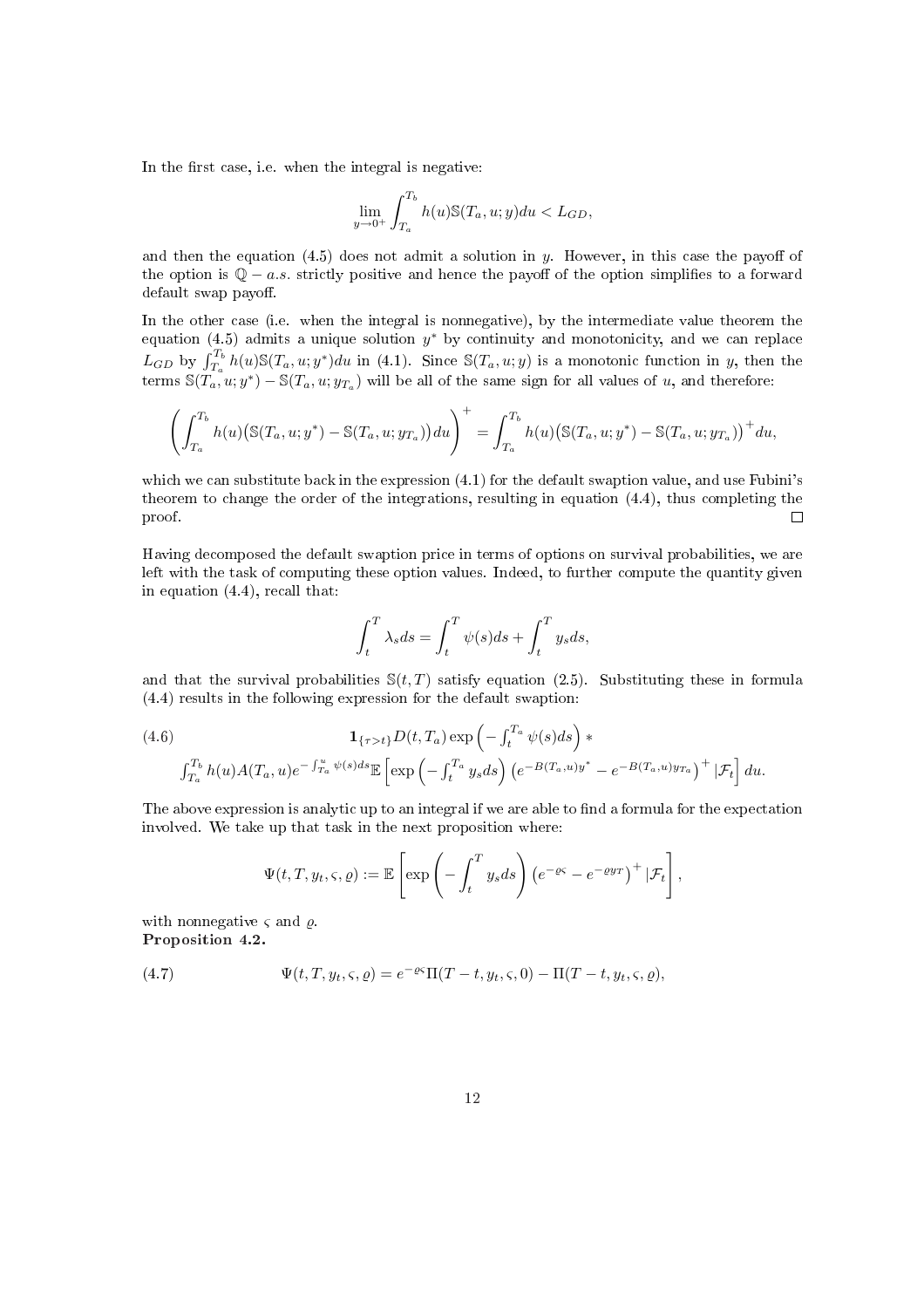where

$$
(4.8) \quad \Pi(T, y_0, \varsigma, \varrho) = \frac{1}{2} \alpha_{\psi}(T) e^{-\beta_{\psi}(T)y_0} - \frac{1}{\pi} \int_0^{\infty} \frac{e^{U y_0} [S \cos(W y_0 + v \varsigma) + R \sin(W y_0 + v \varsigma)]}{v} dv,
$$

with

(4.9) 
$$
\beta_{\psi}(T) = \frac{2\varrho h + (2 + \varrho(h - \kappa)) (e^{hT} - 1)}{2h + (h + \kappa + \varrho\nu^{2})(e^{hT} - 1)},
$$

$$
\alpha_{\psi}(T) = \left[ \frac{2h \exp\left(\frac{\kappa + h}{2}T\right)}{2h + (h + \kappa + \varrho\nu^{2})(e^{hT} - 1)} \right]^{\frac{2\kappa\mu}{\nu^{2}}}.
$$

$$
(4.10) \qquad * \left[ \frac{2h(1 + \varrho\gamma) \exp\left(\frac{(h^{2} - (\kappa + 2\gamma)^{2})(1 - \frac{\varrho}{2}(h + \kappa))}{2(h - \kappa - 2\gamma + \varrho(\gamma(h + \kappa) - \nu^{2}))} T\right)^{\frac{2\alpha\gamma}{\nu^{2} - 2\kappa\gamma - 2\gamma^{2}}}}{2h(1 + \varrho\gamma) + [h + \kappa + \varrho\nu^{2} + \gamma(2 + \varrho(h - \kappa))](e^{hT} - 1)} \right]^{\frac{2\alpha\gamma}{\nu^{2} - 2\kappa\gamma - 2\gamma^{2}}},
$$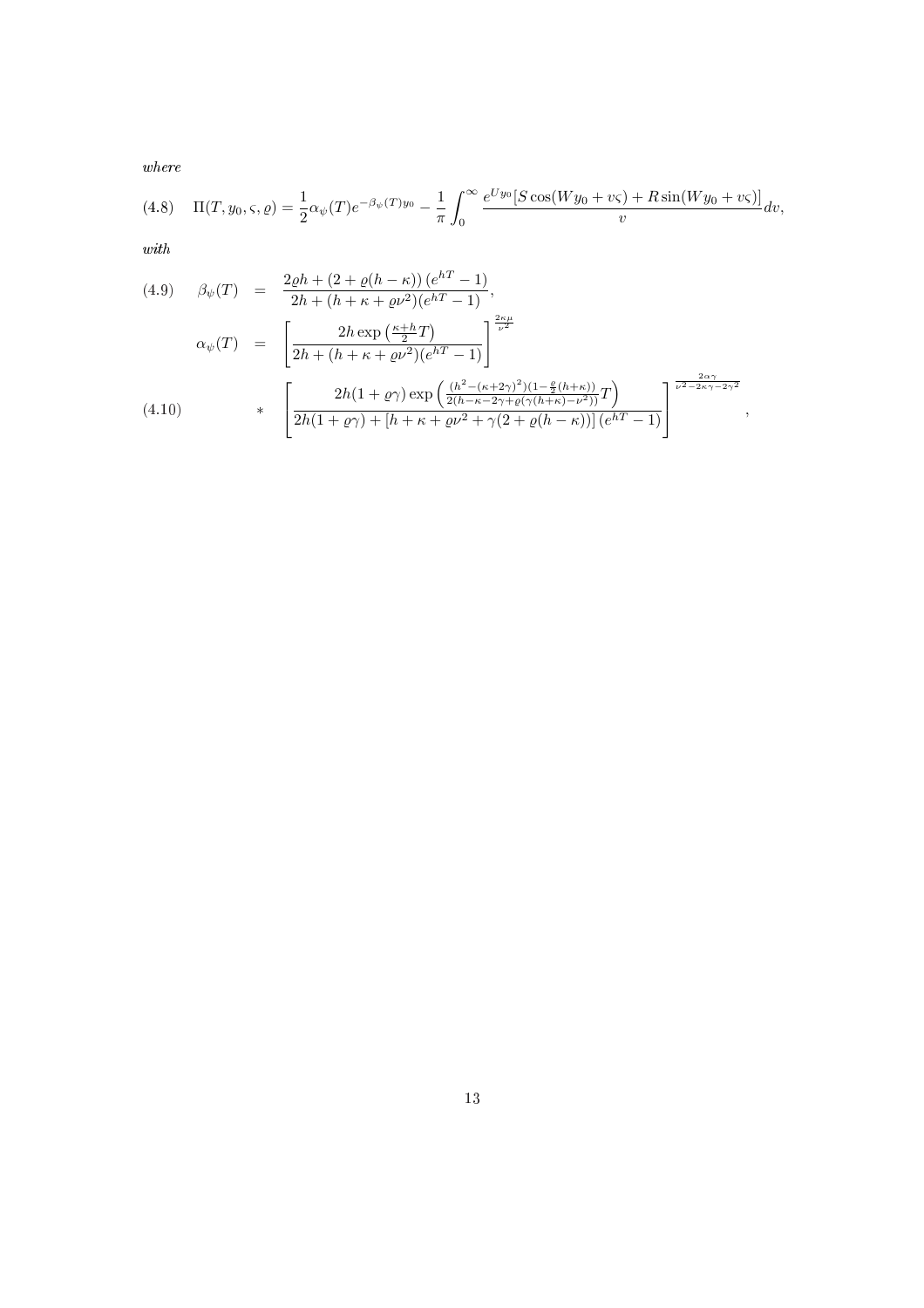and

$$
R = (J^{2} + K^{2})^{\frac{D}{2}} e^{G}[E \cos(H + D \arctan(K/J)) - F \sin(H + D \arctan(K/J))],
$$
\n
$$
S = (J^{2} + K^{2})^{\frac{D}{2}} e^{G}[F \cos(H + D \arctan(K/J)) + E \sin(H + D \arctan(K/J))],
$$
\n
$$
U = \frac{\delta + \varepsilon e^{hT} + \phi e^{2hT}}{N},
$$
\n
$$
W = -\frac{4v h^{2} e^{hT}}{N},
$$
\n
$$
E = (\tilde{x}^{2} + \tilde{y}^{2})^{\frac{\kappa \mu}{\nu}} \cos\left(\frac{2\kappa \mu}{\nu^{2}} \arctan\left(\frac{\tilde{y}}{\tilde{x}}\right)\right),
$$
\n
$$
F = (\tilde{x}^{2} + \tilde{y}^{2})^{\frac{\kappa \mu}{\nu^{2}}} \sin\left(\frac{2\kappa \mu}{\nu^{2}} \arctan\left(\frac{\tilde{y}}{\tilde{x}}\right)\right),
$$
\n
$$
\tilde{x} = \frac{2h e^{(h+\kappa)\frac{T}{2}} [2h + (h + \kappa + \varrho \nu^{2})(e^{hT} - 1)]}{N},
$$
\n
$$
\tilde{y} = -\frac{2\kappa e^{(h+\kappa)\frac{T}{2}} \nu \nu^{2} [e^{hT} - 1]}{N},
$$
\n
$$
D = \frac{-2\gamma \alpha}{\nu^{2} - 2\gamma \kappa - 2\gamma^{2}},
$$
\n
$$
G = \frac{\alpha \gamma T [(2 - \varrho(h + \kappa)) (h - \kappa - 2\gamma - \varrho[\nu^{2} - \gamma(h + \kappa)]) + v^{2}(h + \kappa)[\nu^{2} - \gamma(h + \kappa)]]}{(h - \kappa - 2\gamma - \varrho[\nu^{2} - \gamma(h + \kappa)] + v^{2}[\nu^{2} - \gamma(h + \kappa)]]}),
$$
\n
$$
H = \frac{\alpha \gamma T v [(2 - \varrho(h + \kappa)) (\nu^{2} - \gamma(\kappa + \kappa)) + v^{2}[\nu^{2} - \gamma(h + \kappa)]]}{(h - \kappa - 2\gamma - \varrho[\nu^{2} - \gamma(h + \kappa)]^{2} + v^{2}[\
$$

Proof. First note the equivalence between the following events:

$$
\{e^{-\varrho\varsigma}\geq e^{-\varrho y_T}\}\Leftrightarrow \{y_T\geq \varsigma\}.
$$

Hence:

$$
\Psi(t, T, y_t, \varsigma, \varrho) = e^{-\varrho \varsigma} \mathbb{E} \left[ \exp \left( - \int_t^T y_s ds \right) \mathbf{1}_{\{y_T \ge \varsigma\}} |\mathcal{F}_t \right] - \mathbb{E} \left[ \exp \left( -\varrho y_T - \int_t^T y_s ds \right) \mathbf{1}_{\{y_T \ge \varsigma\}} |\mathcal{F}_t \right].
$$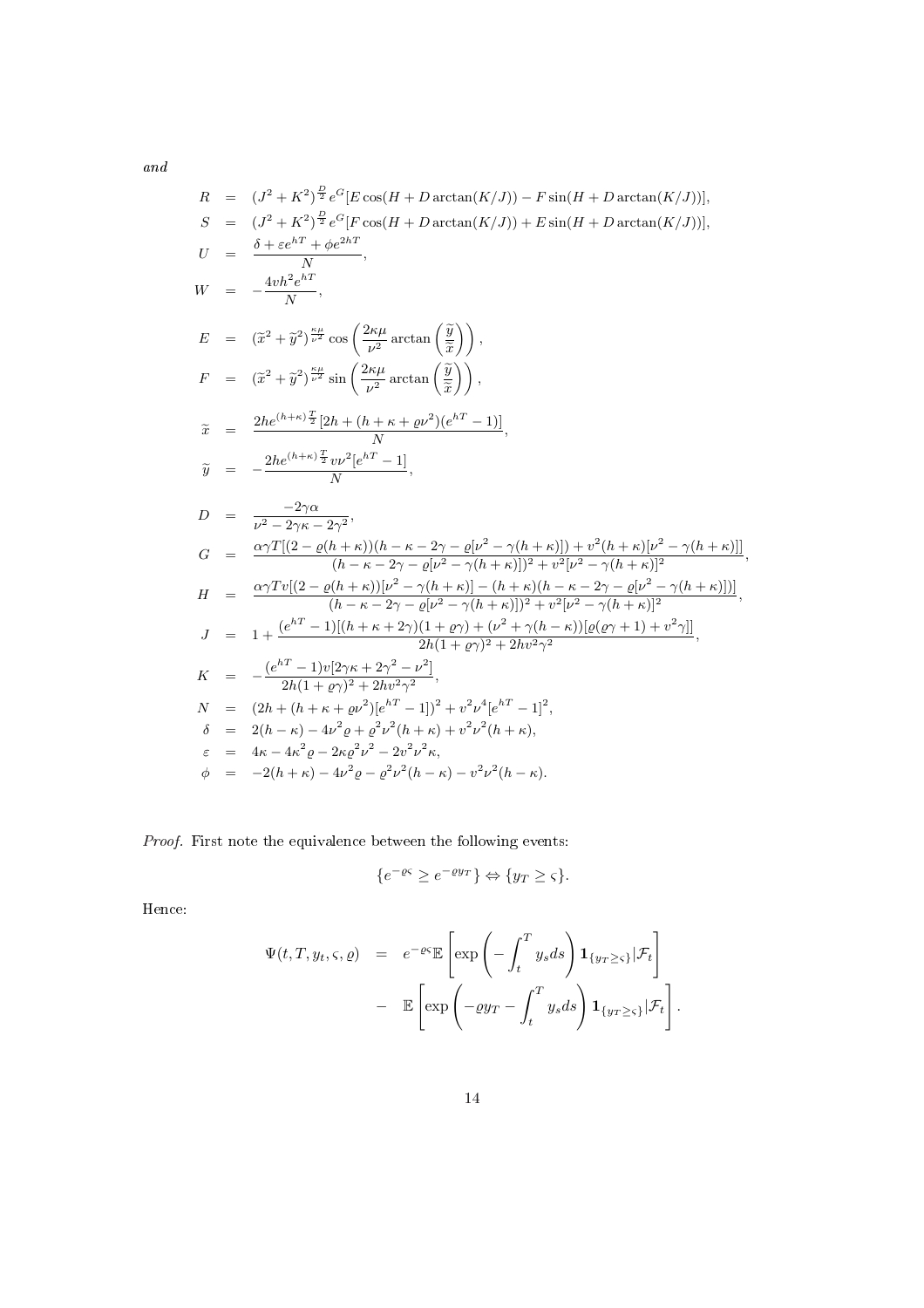We define  $\Pi$  as follows:

$$
\Pi(T, y_0, \varsigma, \varrho) := \mathbb{E}\left[\exp\left(-\varrho y_T - \int_0^T y_s ds\right) \mathbf{1}_{\{y_T \geq \varsigma\}}\right].
$$

Christensen (2002) derived a formula for Π that is analytic up to an integral. His formula is also reported in Lando (2004) Appendix E. We recall it below:

$$
\Pi(T, y_0, \varsigma, \varrho) = \frac{1}{2} \psi(T, y_0, \varrho) - \frac{1}{\pi} \int_0^\infty \frac{\text{Im} [e^{iv\varsigma} \psi(T, y_0, -\varrho - iv)]}{v} dv,
$$

with

$$
\psi(T, y_0, \varrho) = \alpha_{\psi}(T) e^{-\beta_{\psi}(T) y_0},
$$

where  $\alpha_{\psi}$  and  $\beta_{\psi}$  satisfy formulae (4.10) and (4.9) respectively. The imaginary part appearing above admits an explicit expression as given in the statement of the proposition.

Since the process  $y_t$  is a homogenous and markovian jump-diffusion

$$
\mathbb{E}\left[\exp\left(-\varrho y_T - \int_t^T y_s ds\right) \mathbf{1}_{\{y_T \ge \varsigma\}} | \mathcal{F}_t\right] = \mathbb{E}_{y_t} \left[\exp\left(-\varrho y_{T-t} - \int_0^{T-t} y_s ds\right) \mathbf{1}_{\{y_{T-t} \ge \varsigma\}}\right]
$$
  
=  $\Pi(T-t, y_t, \varsigma, \varrho).$ 

In summary, if

$$
\int_{T_a}^{T_b}\Bigg[L_{GD}D(T_a,u)\partial_u\mathbb{S}(T_a,u;0)+K\mathbb{S}(T_a,u;0)D(T_a,u)\left(1-(u-T_{\beta(u)-1})r_u\right)\Bigg]du>0,
$$

then it is possible to solve for a positive  $y^*$  satisfying  $\int_{T_a}^{T_b} h(u) \mathbb{S}(T_a, u; y^*) du = L_{GD}$ , and such that the default swaption price is given by:

$$
\mathbf{1}_{\{\tau > t\}} D(t, T_a) e^{-\int_t^{T_a} \psi(s)ds} \int_{T_a}^{T_b} h(u) A(T_a, u) e^{-\int_{T_a}^u \psi(s)ds} \Psi(t, T_a, y_t, y^*, B(T_a, u)) du.
$$

On the other hand, if

$$
\int_{T_a}^{T_b} \Bigg[ L_{GD} D(T_a, u) \partial_u \mathbb{S}(T_a, u; 0) + K \mathbb{S}(T_a, u; 0) D(T_a, u) \left(1 - (u - T_{\beta(u)-1}) r_u\right) \Bigg] du < 0,
$$

the default swaption is so deeply in the money that the probability of it moving out of the money is null. Therefore, in this case the default swaption is equivalent to a forward default swap, hence it can be valued by computing the price of the equivalent forward default swap.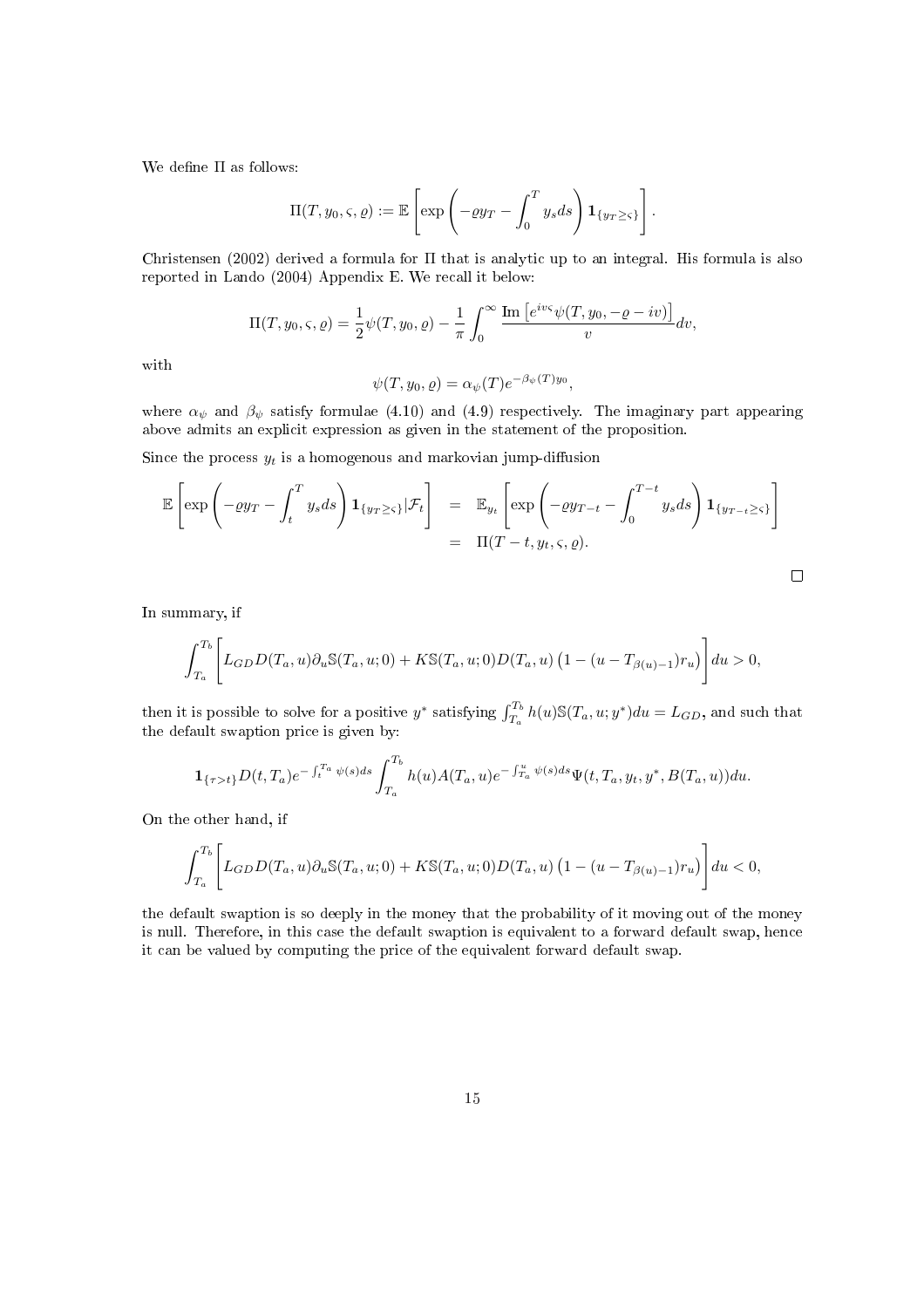#### 5 Implementation and numerical results

To implement the formula presented in the previous section, we need to compute the relevant integrals numerically. We first focus on deriving a quadrature formula for computing the integral appearing in the formula for Π:

(5.1) 
$$
\int_0^\infty \frac{e^{U y_0} [S \cos(W y_0 + v \varsigma) + R \sin(W y_0 + v \varsigma)]}{v} dv.
$$

Define  $f(v) := S \cos(W y_0 + v \varsigma) + R \sin(W y_0 + v \varsigma)$ . In the following lemma<sup>2</sup>, we confirm that our integrand is continuous and bounded on the interval  $(0, \infty)$  with finite limits on both ends of the interval.

Lemma 5.1. The function  $\frac{e^{U y_0}}{v}$  $\frac{v_{\rm so}}{v} f(v)$  is continuous and bounded for  $v \in (0,\infty)$ . Moreover,

(5.2) 
$$
\lim_{v \to \infty} \frac{e^{U y_0}}{v} f(v) = 0,
$$

(5.3) 
$$
\lim_{v \to 0} \frac{e^{U y_0}}{v} f(v) = C,
$$

where  $C$  is a constant depending on the model parameters.

For a visual view of the integrand  $\frac{e^{Uy_0}}{v}$  $\frac{y_{y_0}}{y}f(v)$ , we plot it for a given set of parameter values in figure (1). For the numerical computation of the integral we use the four-point adaptive Gauss-Lobatto quadrature with seven point Kronrod refinement provided by Matlab's "quadl" routine based on Gander and Gautschi (2000). Numerical convergence can be verified in table (1). Experiments -not reported here- against a mid-point trapezoidal and Simpson's quadratures confirmed the accuracy of the faster and more convenient adaptive Gauss-Lobatto algorithm. For the outer integral appearing in the formula (4.4), some experimentation shows that Simpson's rule with at worst two quadrature points per quarterly spread payment period is usually enough for convergence of the numerical approximation, while using the spread payment dates as the only quadrature points in most cases leads to a good accuracy.

[Figure 1 about here.]

[Table 1 about here.]

In figure  $(2)$  we present some numerical results for payer default swaption prices for different strikes, obtained using the quasi-analytic formula developed<sup>3</sup>. These are for a homogenous nonshifted version of the model with constant short rate. The set of parameters used are reported on the figure.

[Figure 2 about here.]

#### 5.1 Consistency with volatility smile

In this section, we present some numerical results concerning the behavior of the model for some parameter values. Our main focus is on the implied volatility smile that can be generated by the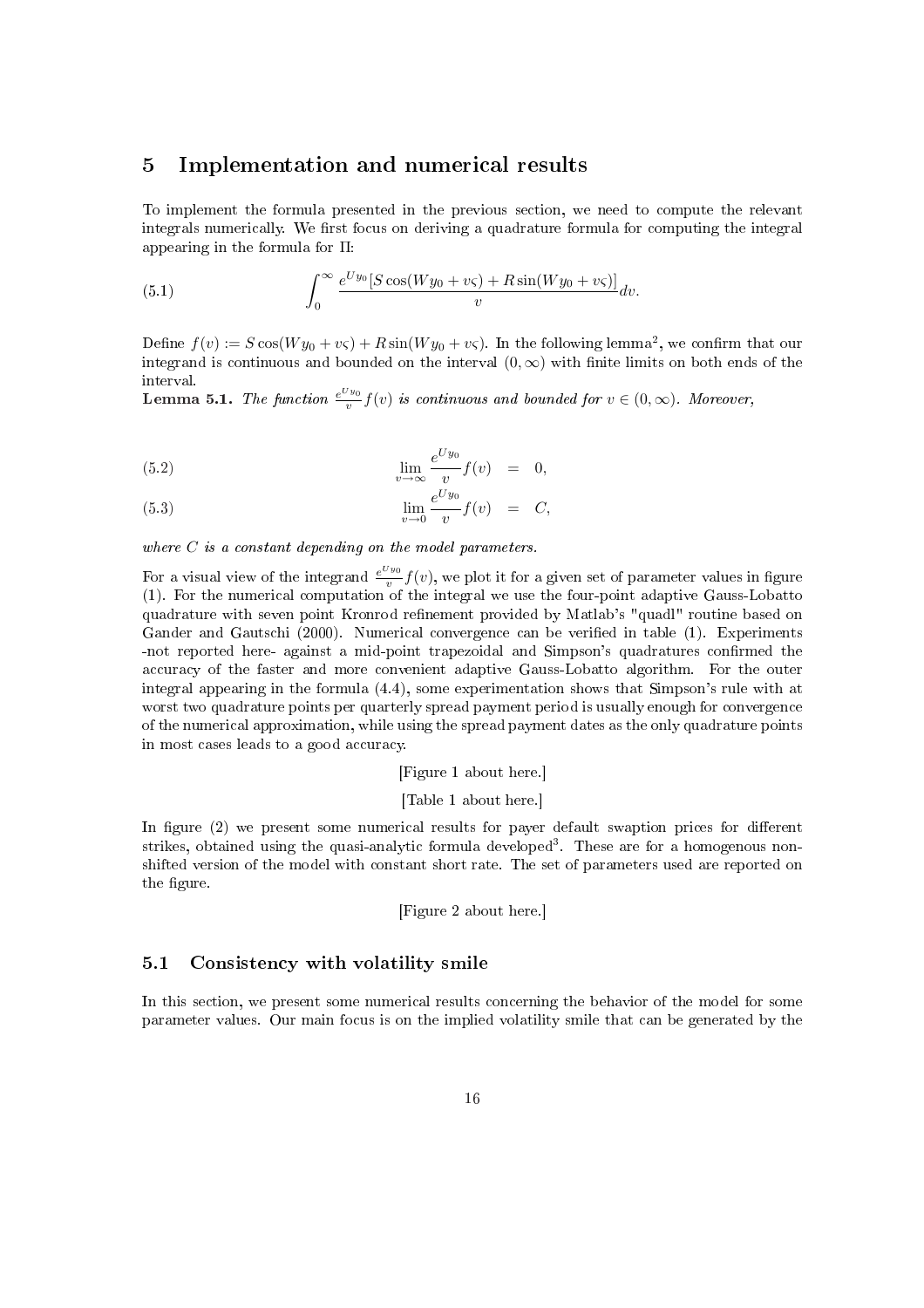model. The model potentially allows one to mark-to-market (or rather mark-to-model) non-ATM default swaptions that may be present on a trading book. This task cannot be fullled with the market model unless we use ATM implied volatility to value all options, which should not be acceptable from a risk management perspective. On the other hand, our intensity model can be calibrated to the default swap term structure and traded ATM default swaptions to price other default swaptions more consistently.

To visualize the implied volatility pattern that can be generated by the model, we present the numerical results obtained with three different values of the vector of parameters. The parameters values are collected in table (2).

[Table 2 about here.]

We plot in figure  $(3)$  the CDS term structures generated by the different models.

[Figure 3 about here.]

Implied volatility smiles generated from model prices of payer default swaptions with various strikes for these models are in figure (4). Note that the model implies a plausible upward sloping volatility smile. It is also noticeable that the presence of a significant jump component can result in higher implied volatilities than a model with a less important jump component even when the last one results in a steeper CDS term structure.

[Figure 4 about here.]

# 6 Concluding remarks

The SSRJD model can fit the current default swap term structure while being consistent with some dynamic future deformations and implying a volatility smile for default swaptions. The quasianalytic formula presented in this paper permits fast and accurate pricing of default swaptions. Hence, the model could be calibrated to the CDS term structure and a few default swaptions, to price and hedge other credit derivatives consistently.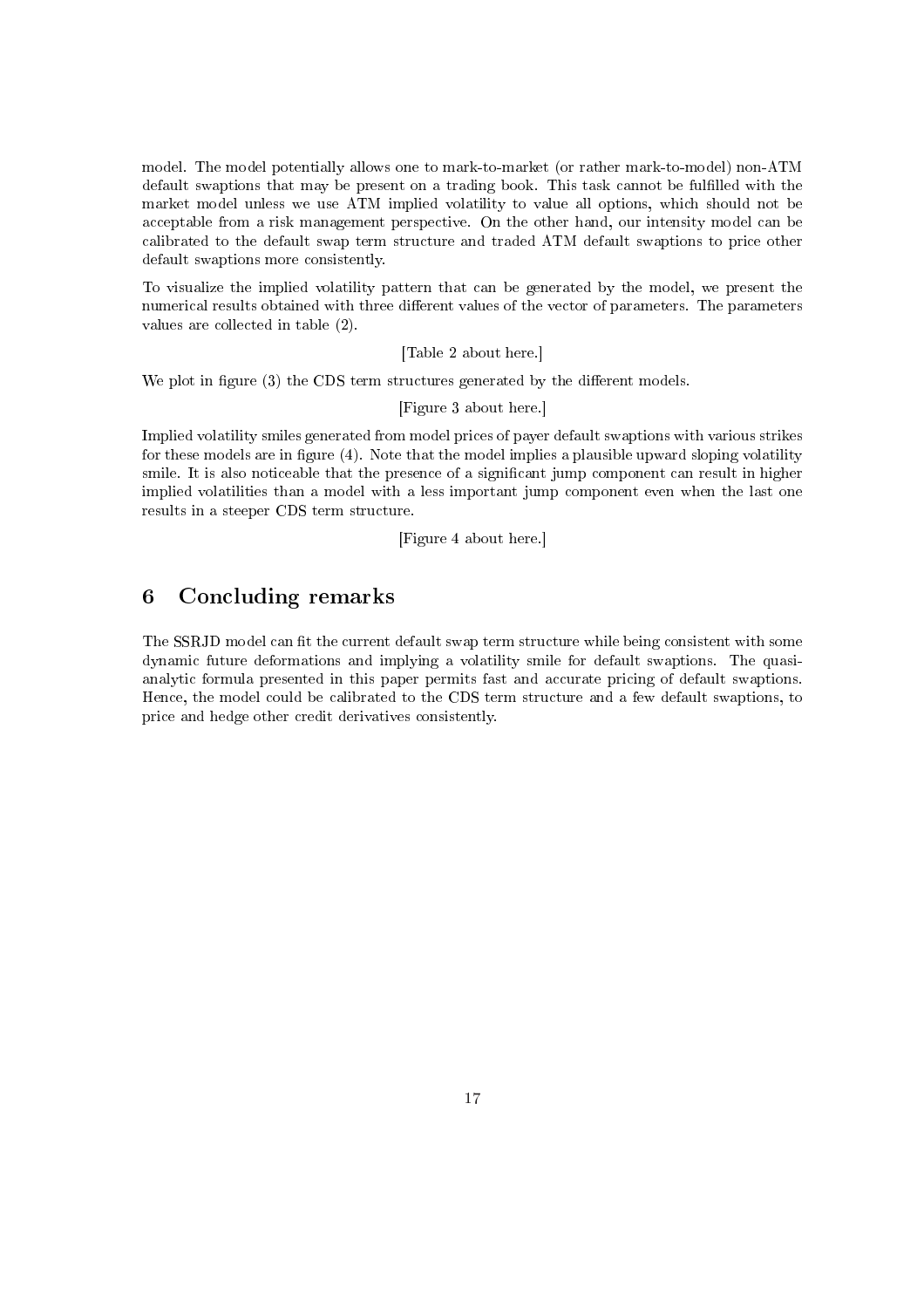#### References

- [1] Ben Ameur, H., Brigo, D., and Errais, E. (2005): Pricing credit default swaps Bermudan options: An approximate dynamic programming approach. Working paper.
- [2] Bielecki, T., and M. Rutkowski (2001): Credit risk: Modeling, Valuation and Hedging. Springer.
- [3] Black, F. (1976): The pricing of commodity contracts, Journal of Financial Economics Vol. 3, pp. 167-179.
- [4] Brigo, D. (2005): Market models for CDS options and callable floaters, Risk, January issue. Also in: Derivatives Trading and Option Pricing, Dunbar N. (Editor), Risk Books.
- [5] Brigo, D., and A. Alfonsi (2003): Credit default swaps calibration and option pricing with the SSRD stochastic intensity and interest-rate model. Available at http://www.damianobrigo.it/cirppcredit.pdf.
- [6] Brigo, D., and L. Cousot (2006): A Comparison between the SSRD Model and the market model for CDS options pricing, International Journal of Theoretical and Applied Finance, Vol. 9, n. 3, pp. 315-339.
- [7] Brigo, D., and Pallavicini, A. (2006): Counterparty risk valuation under correlation between interest-rates and default. Working paper.
- [8] Christensen, J. H. (2002): Kreditderivater og deres prisfastsættelse. Thesis, Institute of Economics, University of Copenhagen.
- [9] Cox, J.C., Ingersoll, J.E., and Ross, S.A. (1985): A theory of the term structure of interest rates, Econometrica Vol. 53, pp. 385-407.
- [10] Duffie, D., Filipovic, D. and Schachermayer, W. (2003): Affine processes and applications in nance, Annals of Applied Probability, Vol. 13, n. 3, pp. 984-1053.
- [11] Duffie, D., and Garleanu, N. (2001): Risk and valuation of collateralized debt obligations, Financial Analysts Journal, Vol. 57, n. 1, pp. 41-59.
- $[12]$  Duffie, D., Pan, J., and Singleton, K.  $(2000)$ : Transform analysis and asset pricing for affine jump-diffusions,  $Econometrica$  Vol. 68, n. 6, pp. 1343-1376.
- [13] Duffie, D., Schroder, M., and Skiadas, C. (1996): Recursive valuation of defaultable securities and the timing of resolution of uncertainty. Annals of Applied Probability, Vol. 6, n. 4, pp. 1075-1090.
- [14] Gander, W., and W. Gautschi (2000): Adaptive Quadrature Revisited, BIT Numerical Mathematics, Vol. 40, n. 1, pp. 84-101.
- [15] Hull, J. White, A. (2003): The Valuation of credit default swap options. Journal of Derivatives, Vol. 10, n. 3, pp. 40-50.
- [16] Jamshidian, F. (1989): An Exact Bond Option Formula, Journal of Finance, Vol. 44, pp. 205-209.
- [17] Jamshidian, F. (2004): Valuation of credit default swaps and swaptions. Finance and Stochastics Vol. 8, pp. 343-371.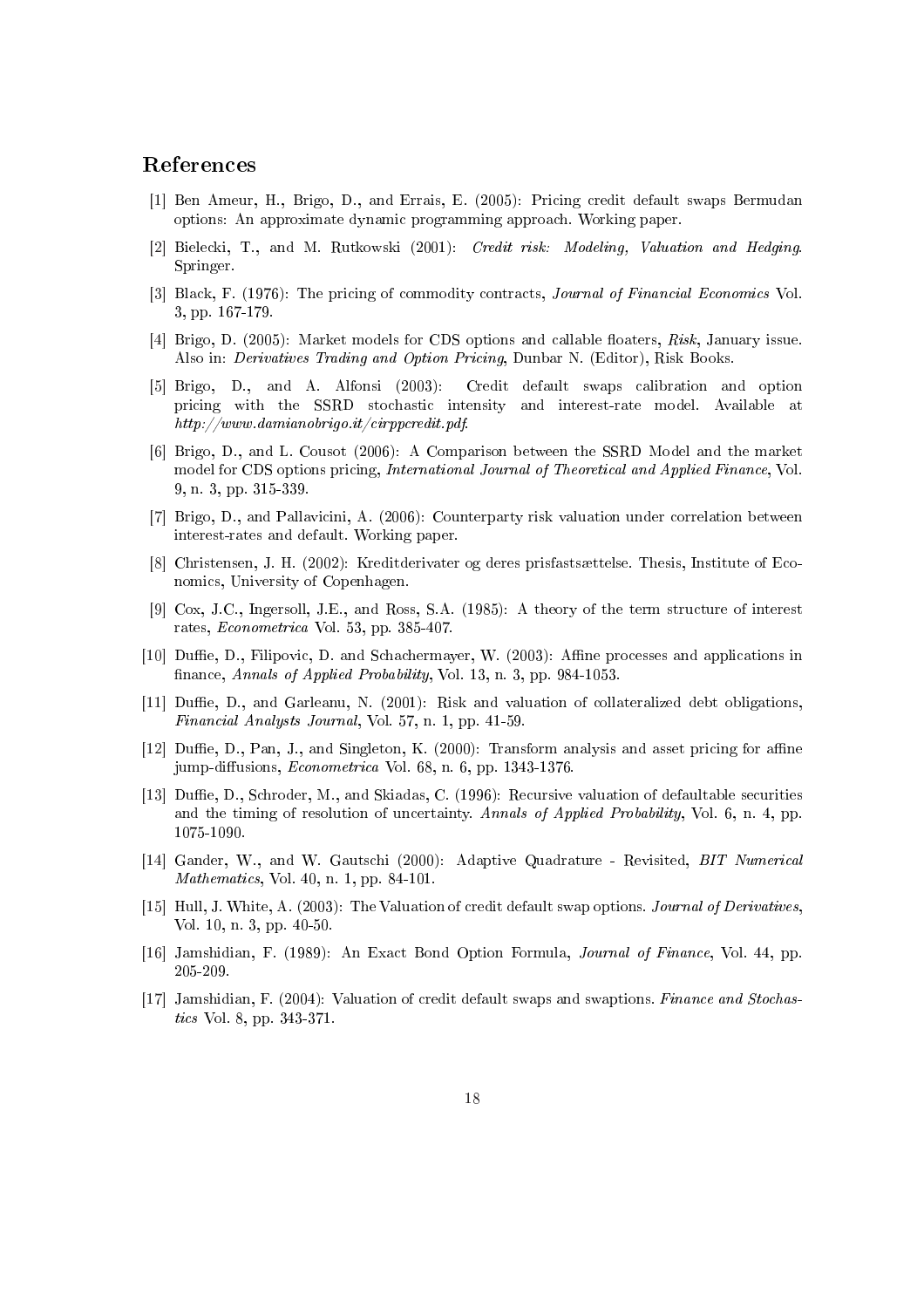- [18] Lando, D. (2004): Credit risk modeling: theory and applications. Princeton University Press.
- [19] Pedersen, C. M. (2003): Valuation of portfolio credit default swaptions, Lehman Brothers Quantitative Credit Research.
- [20] Schönbucher, P. (2000): A Libor market model with default risk. Working paper.
- [21] Schönbucher, P. (2004): A measure of survival, Risk, August issue, pp. 79-85.

# Notes

<sup>1</sup>Usually spreads are paid quarterly.

<sup>2</sup>The detailed proof is tedious but straightforward. It is omitted here but is available upon request.

<sup>3</sup>Notice that the jumps in the intensity process can only take positive values. If one thinks in terms of zero-mean shocks, the long term mean reversion level of the process including jumps is no longer the purely diffusive long term mean  $\mu$  but the larger  $\mu + \frac{\alpha \gamma}{\kappa}$  as summarized in the following equivalent way of writing the dynamics of the process  $y_t$ :

$$
dy_t = \kappa(\mu + \frac{\alpha \gamma}{\kappa} - y_t)dt + \nu \sqrt{y_t}dW_t + (dJ_t - \alpha \gamma dt)
$$

where the jump increment  $dJ_t$  has been centered by subtracting its mean. This is why, in particular, we find a fair value of the underlying forward default swap rate about 204 bps when both the initial condition  $y_0$  and the basic long term mean  $\mu$  are much smaller.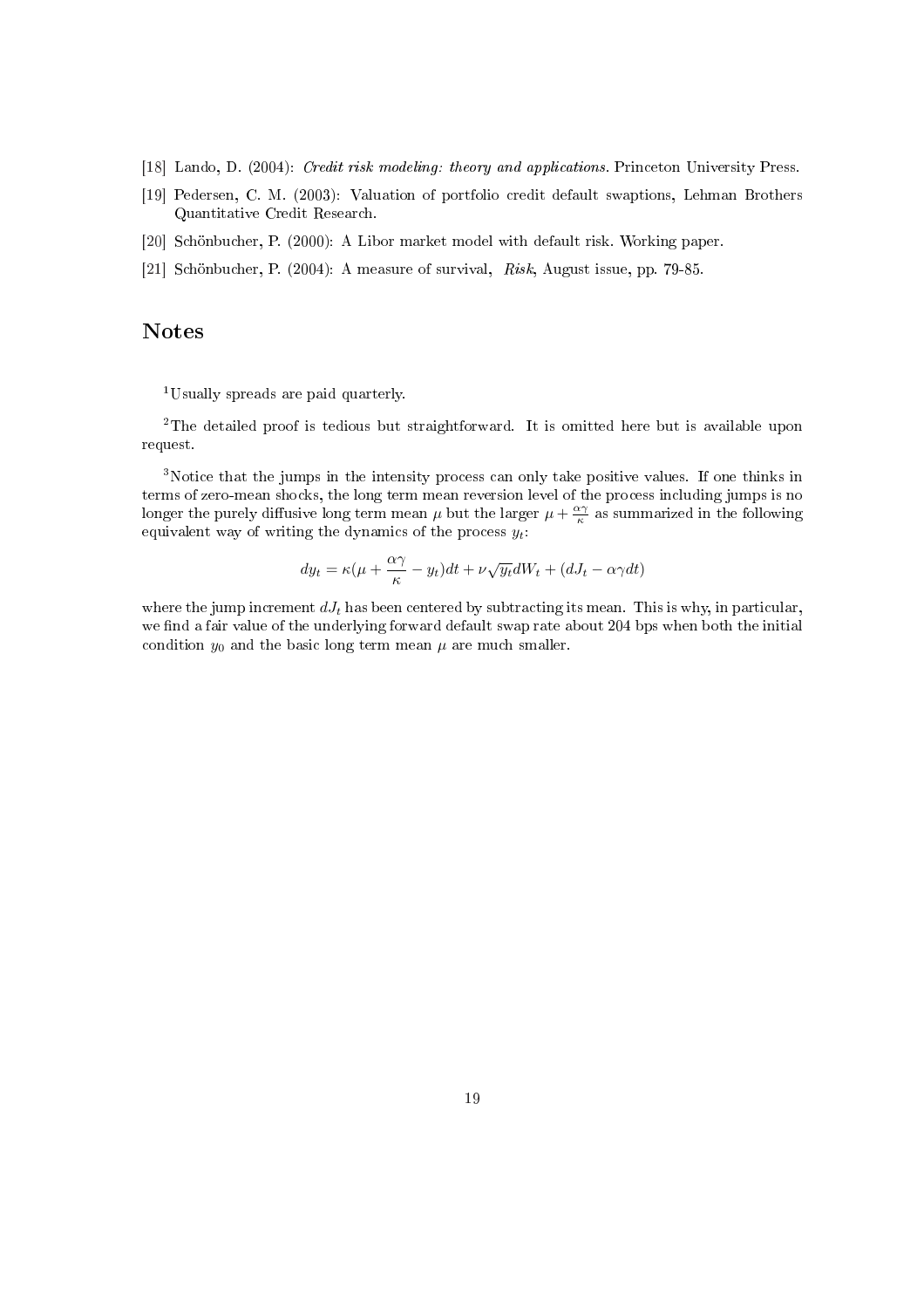

FIGURE 1: Plot of  $e^{Uy_0}$  $\frac{f_{\text{y0}}}{v}f(v)$  when  $v \in (0, 250]$  for  $y_0 = 0.005$ ,  $\kappa = 0.196$ ,  $\mu = 0.065$ ,  $\nu = 0.1594$ ,  $\alpha = 0.5, \, \gamma = 0.025, \, T - t = 1$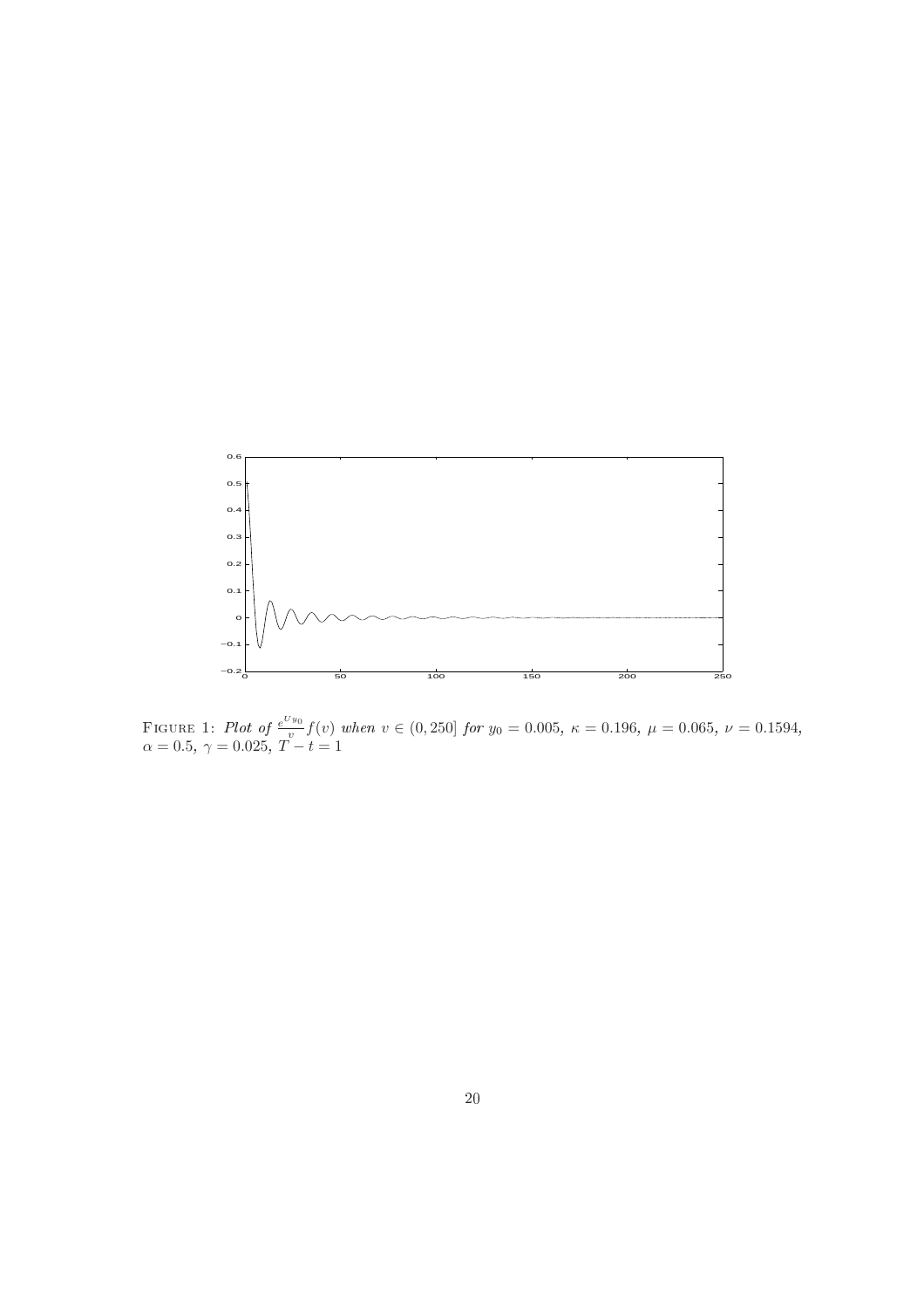

FIGURE 2: Payer default swaption prices (bps) for different strike values (bps) in the SSRJD model with no deterministic shifts and parameters:  $T_a = 1y$ ,  $T_b = 5y$ ,  $r = 0.03$ ,  $L_{GD} = 0.7$ ,  $y_0 = 0.005$ ,  $\kappa = 0.229, \ \mu = 0.0134, \ \nu = 0.078, \ \alpha = 1.5, \ \gamma = 0.0067.$  The fair value of the underlying forward default swap rate is 204 bps.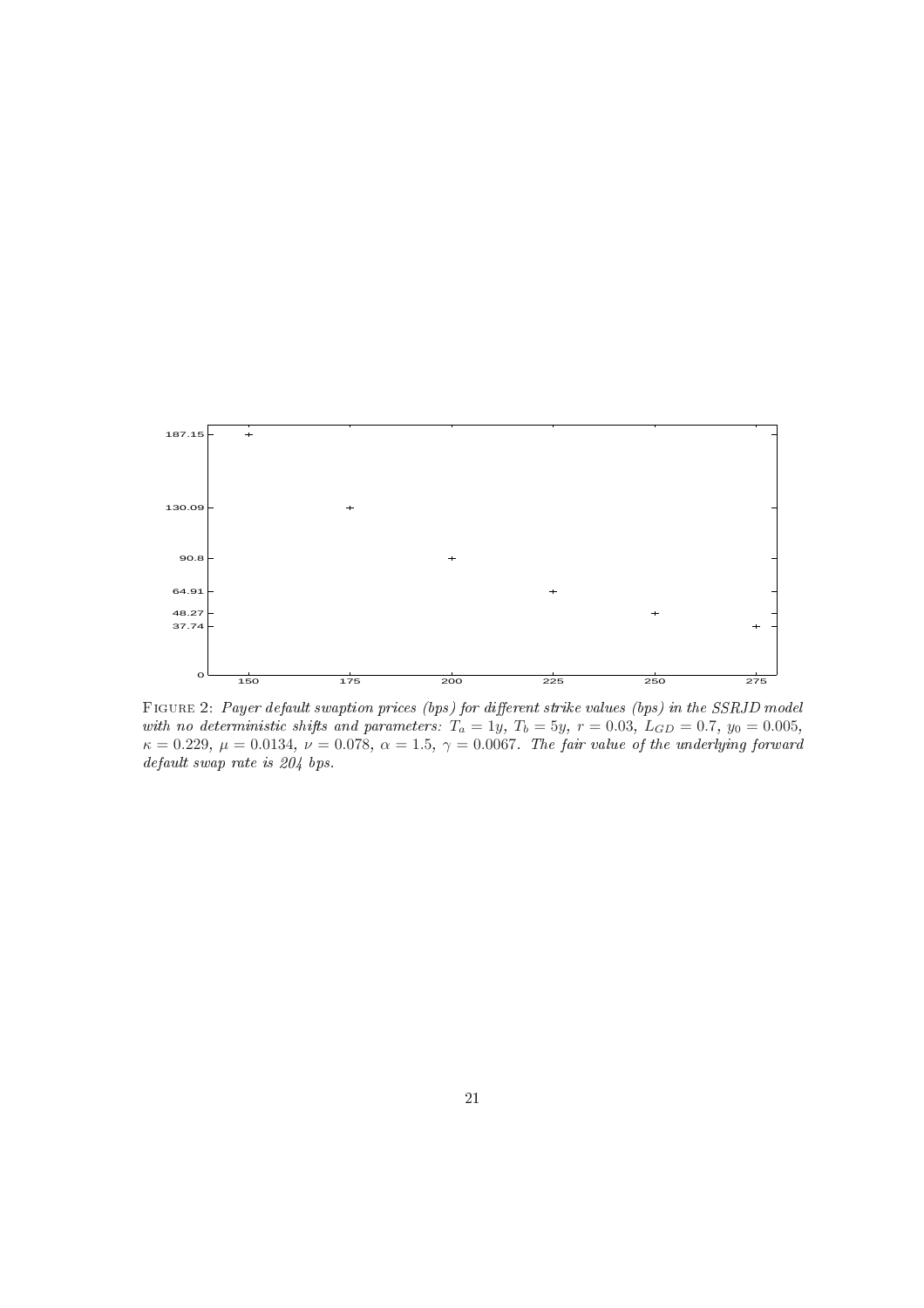

Figure 3: CDS term structures for three sets of parameters values of the SSRJD model. The default swaps have quarterly spread payments. The short rate is assumed to be constant:  $r = 0.03$ . The values of the parameters of the intensity process are given in table (2).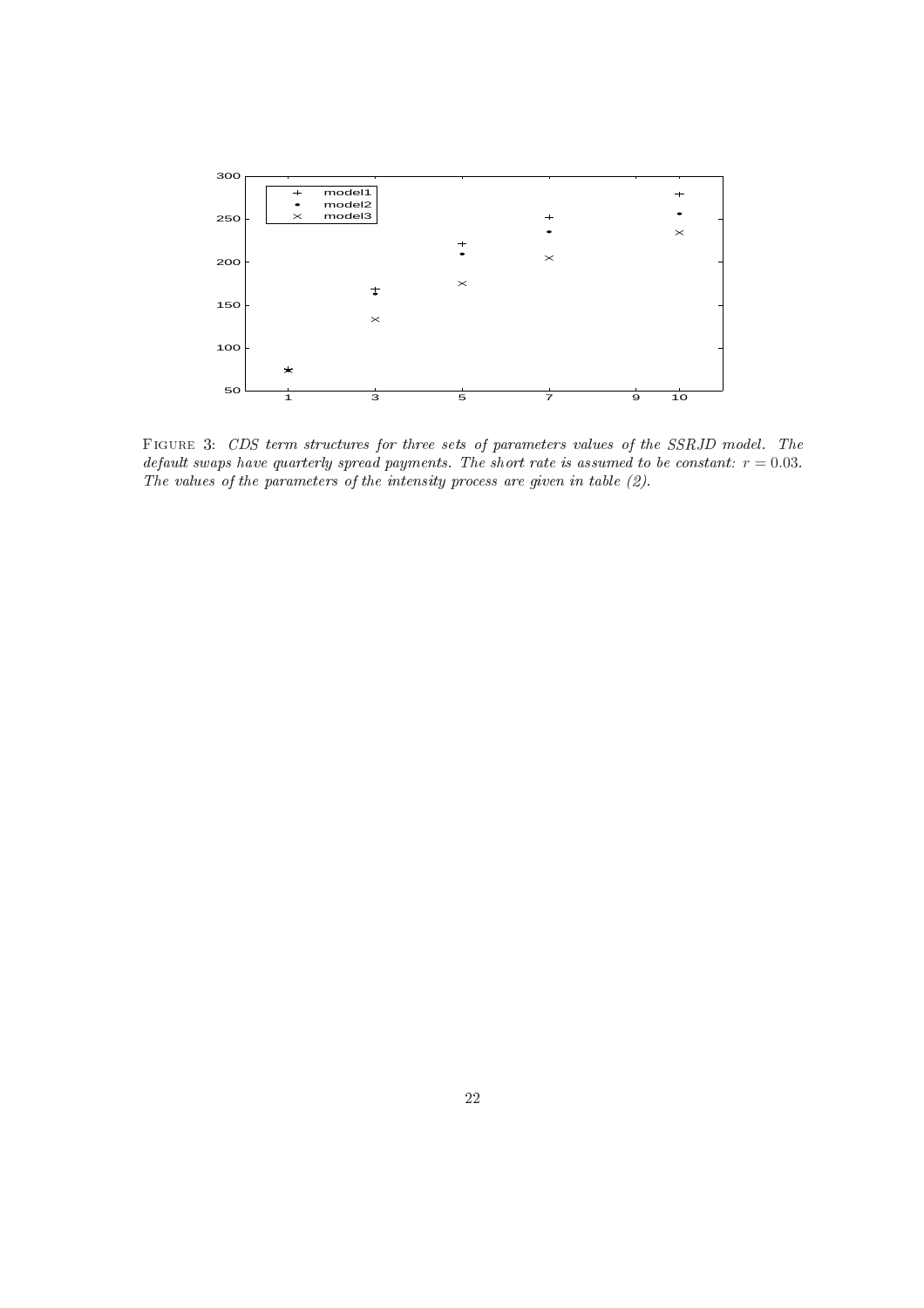

Figure 4: Generated implied volatility smiles for three sets of parameters values of the SSRJD model. The short rate is assumed to be constant:  $r = 0.03$ . The default swaptions have a maturity of one year and can be exercised at maturity into a default swap of a remaining four years to expiry with quarterly spread payments. The values of the parameters of the intensity process are given in table  $(2)$  and the CDS term structures are plotted in figure  $(3)$ .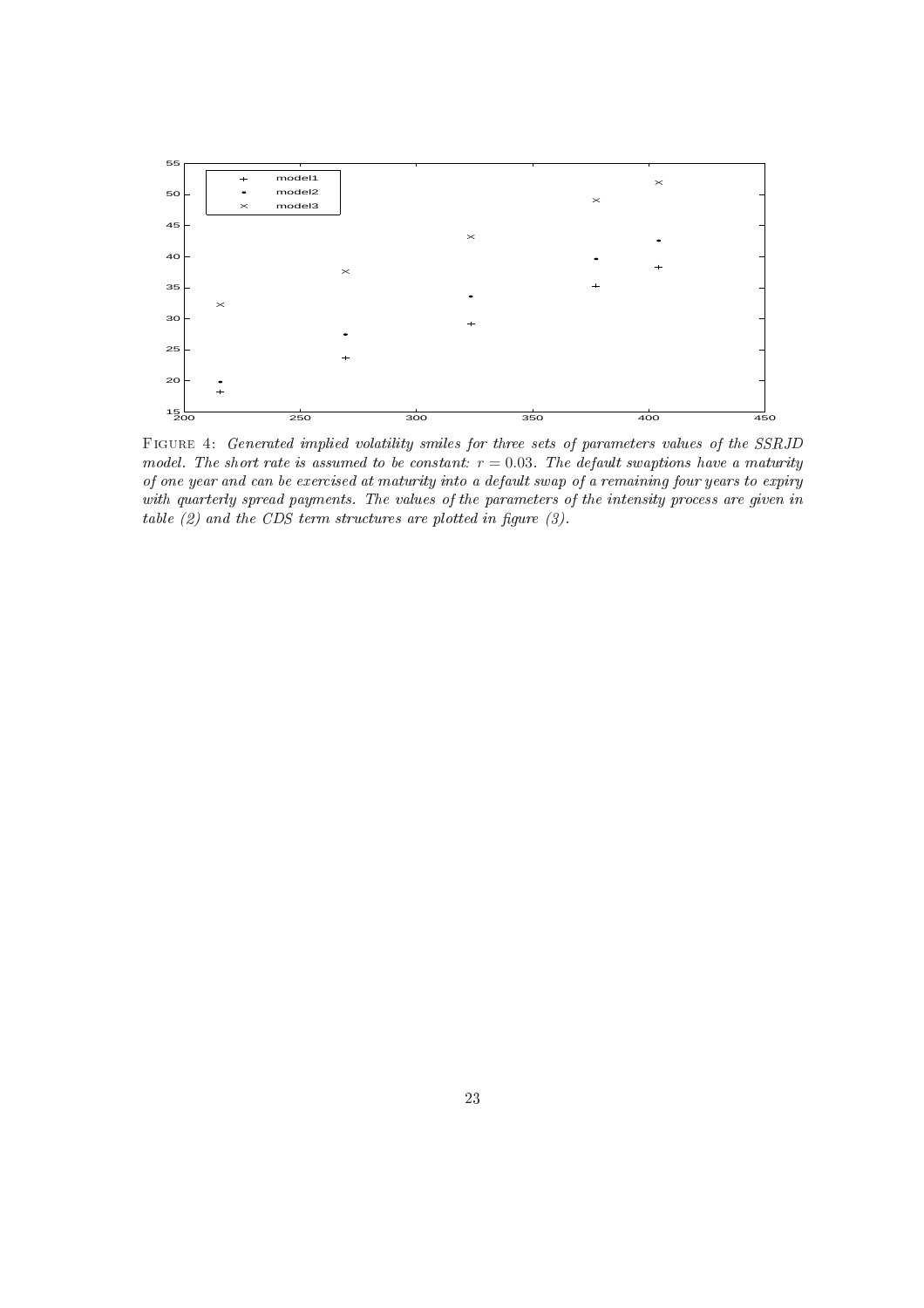| Integral bound: N  | $10^{2}$   | $10^{3}$   | 10 <sup>4</sup> | 10 <sup>5</sup> | $10^{6}$   | $10^{7}$   |
|--------------------|------------|------------|-----------------|-----------------|------------|------------|
| Numerical integral | $-0.75859$ | $-0.76983$ | $-0.77173$      | $-0.77178$      | $-0.77178$ | $-0.77178$ |

TABLE 1: Numerical approximation of  $\int_0^\infty \frac{e^{U y_0}}{v}$  $\int_{v}^{\frac{Jy_0}{v}} f(v) dv$  by  $\int_{0}^{N} \frac{e^{Uy_0}}{v}$  $\frac{\partial^2 u}{\partial y^2} f(v) dv$  using adaptive Gauss-Lobatto quadrature for  $y_0 = 0.005$ ,  $\kappa = 0.196$ ,  $\mu = 0.065$ ,  $\nu = 0.1594$ ,  $\alpha = 0.5$ ,  $\gamma = 0.025$ ,  $T-t = 1$ ,  $\rho = B(0, 3), \varsigma = 0.0062$